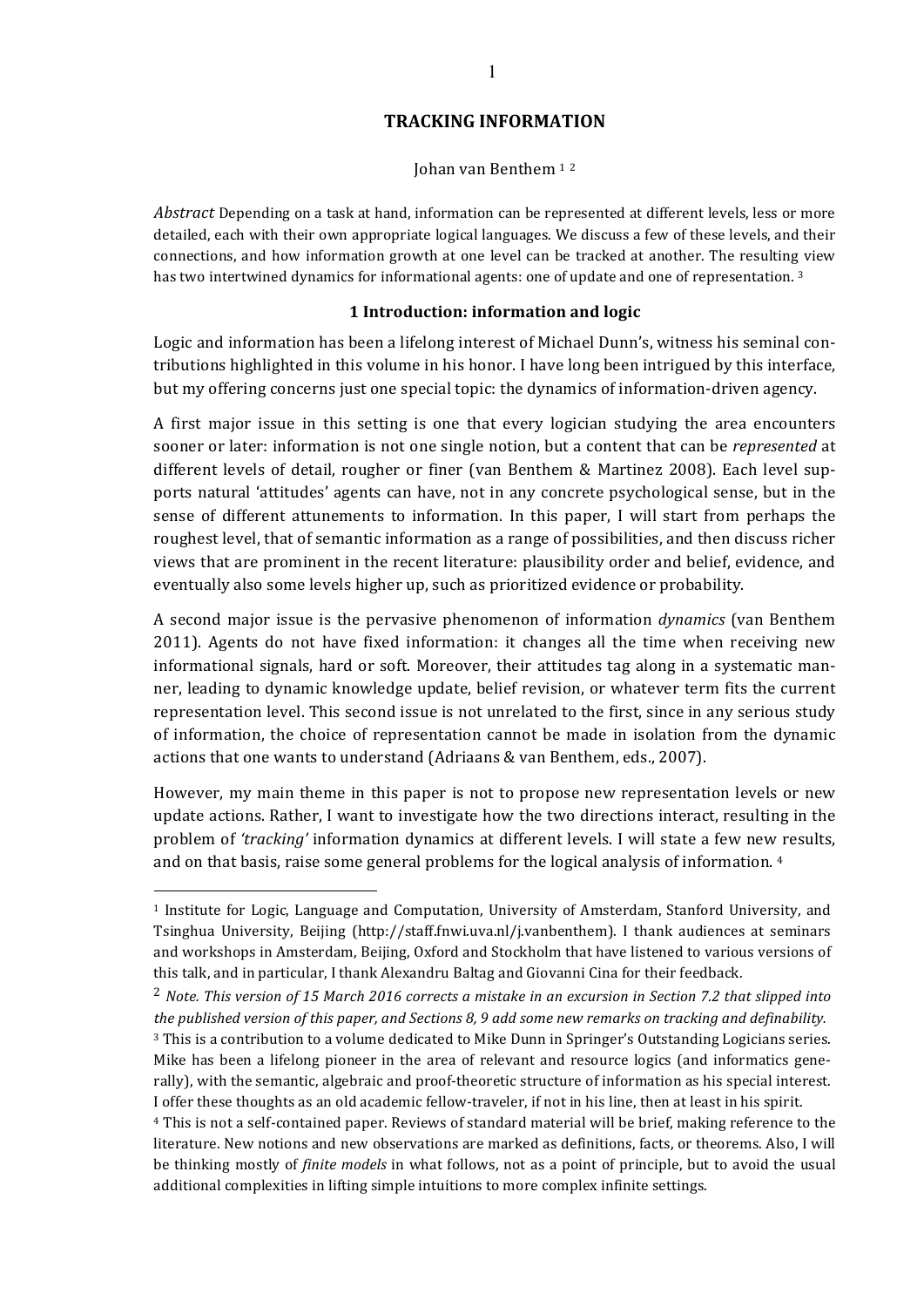### **2 Semantic information**

**2.1 Basic epistemic logic** Perhaps the roughest form of representing information is the common-sense picture of a set of still live possible candidates for the actual world, an 'epistemic range' that shrinks when new information comes in. These sets are models for the language of epistemic logic whose key operator  $K_i\varphi$  says  $\varphi$  holds in all accessible alternative worlds for agent *i*, or in other terminology: the agent has the 'semantic information' that  $\varphi$  is true. <sup>5</sup>

When such models are used to describe some informational scenario taking place in reality, one assumes there is a unique true state of affairs, that can be marked as the 'actual world' in the model – even though no agent needs to know which possibility is in fact the actual one.

The valid principles of reasoning with semantic information are those of the well-known modal logic S5 for each separate agent *i*. Note that this setting has no non-trivial valid laws that relate the information of different agents: any significant dependencies must come from information channels or other forms of alignment between agents.

It is easy to criticize this setting for its extreme simplicity, but a range of options represents a well-chosen mathematical abstraction that occurs across the sciences and even philosophy.

In this paper, we consider just one agent, and so indices *i* will be dropped  $6 -$  although many informational scenarios essentially involve many agents. Another issue that we leave aside is the connection between semantic information in the sense of epistemic logic and the usual philosophical notions of knowledge: see Holliday 2012 for a sophisticated modern treatment.

**2.2 Dynamics of hard information** The simplest informational events in this setting are 'hard announcements' or observations *!* $\varphi$  of the fact that the proposition  $\varphi$  is true in the actual world. What this new information does is retain those worlds in the given epistemic model that currently satisfy  $\varphi$ , while eliminating those worlds that do not satisfy  $\varphi$ . This is arguably the simplest common-sense picture of obtaining new information, and it can be modeled technically as taking the current model  $M$ , s to the new model  $M/\varphi$ , s.

Updates of this sort can be tricky if the new information  $\varphi$  is not just factual (being just a Boolean combination of atomic facts), but contains epistemic modalities. <sup>7</sup> However, there is a complete logic for this dynamics of semantic information, which can be brought out in a suitable two-tiered syntax. We introduce *announcement actions !* $\varphi$  for each formula: one can also think of these as public observations, or other ways of receiving hard information. In constructing formulas, we allow Boolean operations, the *K*-modality, and also a new dynamic modality  $\left[i\omega\right]\psi$  saying that after a truthful update with  $\omega$ ,  $\psi$  is the case in the updated model.

*Theorem* The dynamic epistemic logic of update with hard information is axiomatizable.

*Proof* This completeness result is easy to prove, and the heart of the axiomatization is a 'recursion law' describing what new knowledge obtains after information is received:

 $[$ ! $\varphi$ *]K* $\psi \leftrightarrow (\varphi \rightarrow K$ [! $\varphi$ ] $\psi$  $)$ 

 $\overline{a}$ 

Such laws are the basic principles describing the dynamics of information change.  $\blacksquare$ 

 $5$  Each agent *i* gets an equivalence relation  $\sim$ *i* whose clusters encode its possible information ranges.

 $6$  In this case, we identify the *K*-operator with the 'universal modality' over all worlds in the model.

<sup>7</sup> A well-known example: if the agent lacks information if p, but p is the case (that is,  $\neg Kp \wedge p$  is true), then announcing this fact will make  $\neg Kp \wedge p$  false, as  $Kp$  has become true in the updated model  $M/p$ .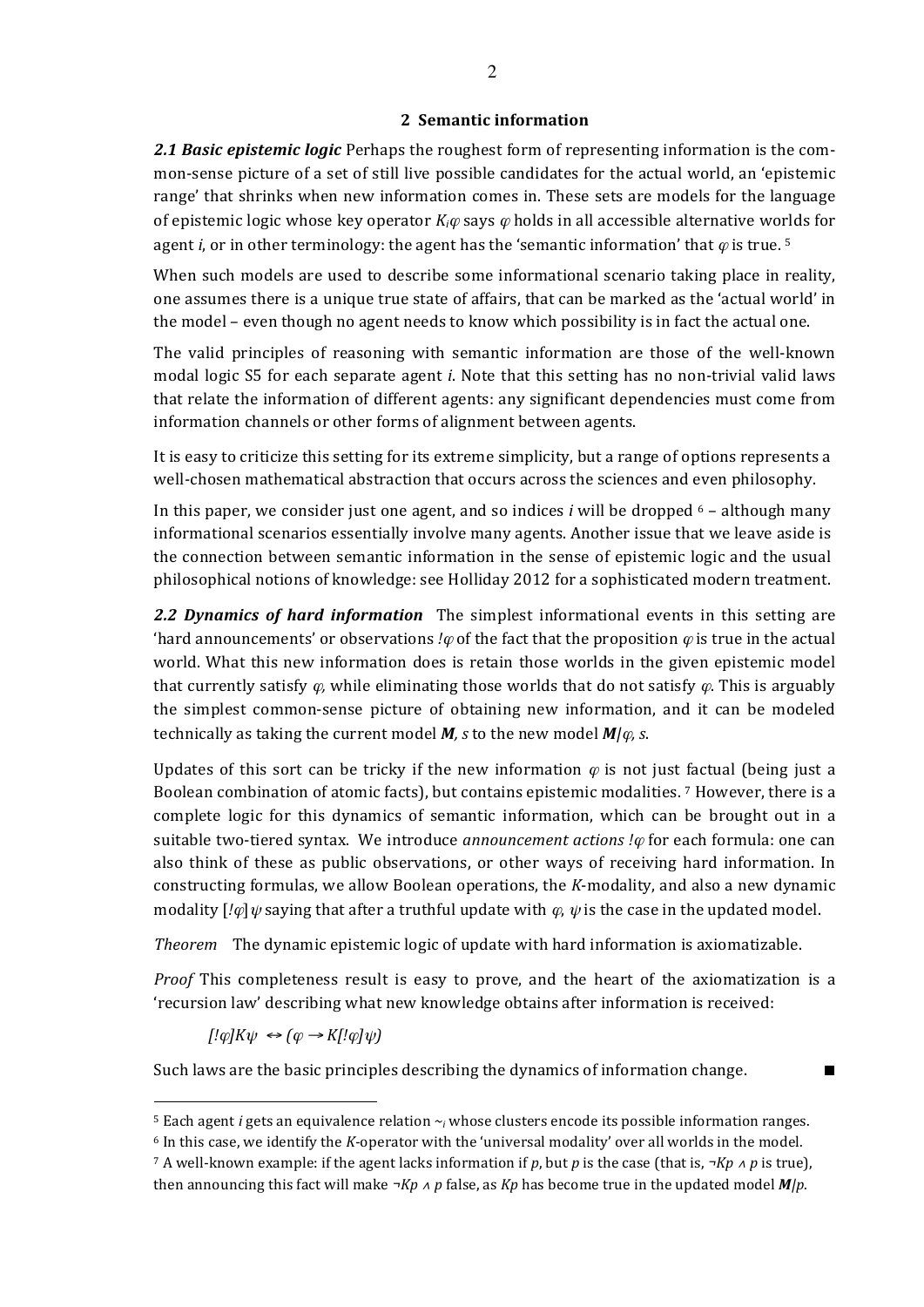This may suffice as a first level of information. Knowledge grows as agents receive successive new inputs and make matching updates. In some scenarios, this may zoom in to just the actual world, representing a state of common knowledge for the agents. However, one can also study infinite processes of endless learning. For further information on this dynamicepistemic methodology, including delicate private informational actions with more complex updates, one can consult van Ditmarsch, van der Hoek & Kooi 2007 or van Benthem 2011.

#### **3 Plausibility and belief**

**3.1 Plausibility ordering** Mere semantic ranges ignore the fact that often, not all candidates for the actual world are on a par. Say, in planning my upcoming trip, I may consider some possibilities more plausible than others, and may well confine attention to the most plausible cases. This can be modeled in an enrichment of the earlier models with additional structure. We now expand epistemic models  $(W, \sim, V)$  to *epistemic plausibility models*  $(W, \sim, \leq, V)$  where *≤* is an ordering of 'relative plausibility'. For the purposes of this paper, we assume that *≤* is a reflexive transitive order, and nothing else, leaving room for genuinely incomparable worlds. Moreover, to avoid technicalities that are not germane to our main theme, we assume that the plausibility order is the same at each world. I.e., in the sense of semantic information, the agent knows her own plausibility ordering, and the beliefs that she has, based on it.

This fine-structure of information at once suggests a richer repertoire of attitudes for agents. In particular, it makes sense to look only at the most plausible worlds in the current range, and define *belief*  $B\varphi$  as truth of  $\varphi$  in all of these worlds. This is a sort of less-demanding semantic information 'to the best of one's knowledge'. As for a logic of belief construed in this way, it is better to also introduce a notion of *conditional belief*  $B^{\psi}\varphi$  in  $\varphi$  conditional on already being in the set of  $\psi$ -worlds. This logic satisfies exactly the principles of conditional logic over

Plausibility order may look like a technical device, but there are interesting issues in interpreting it. At the start of a process of inquiry, a plausibility order may be viewed as a 'prior', a set of expectations, including conditional beliefs that say what we would believe were certain new information to arrive.  $8$  But over time, plausibility order can be modified by informational events (see below), and hence we can also think of the current order as a sort of rough record of past experience. Finally, it is this order we tend to use for deciding on new actions, so plausibility models are at the same time a record of the past and a guide to the future.

**3.2 Plausibility dynamics** What sort of informational events can affect epistemic plausibility models? The earlier public announcements still make sense, and validate a complete logic.

*Theorem* The logic of belief change under hard information is axiomatizable.

Lewis-style models, with the proviso that the ordering need not be connected.

*Proof* In particular, the key recursion laws for announcement are as follows:

 $[$ ! $\omega$ *B* $\psi \leftrightarrow$   $(\omega \rightarrow B \cdot$ [! $\omega$ *]* $\psi$ *)*  $[!\varphi]B \circ \psi \iff (\varphi \to B^{\varphi} \circ [!\varphi] \circ [!\varphi] \psi)$ 

 $\overline{a}$ 

Note how conditional beliefs serve here to describe beliefs formed after new information.  $\blacksquare$ 

<sup>&</sup>lt;sup>8</sup> In other settings, this prior ordering amounts to a 'learning method' telling the agent how to respond to new information (Baltag, Gierasimczuk & Smets 2011).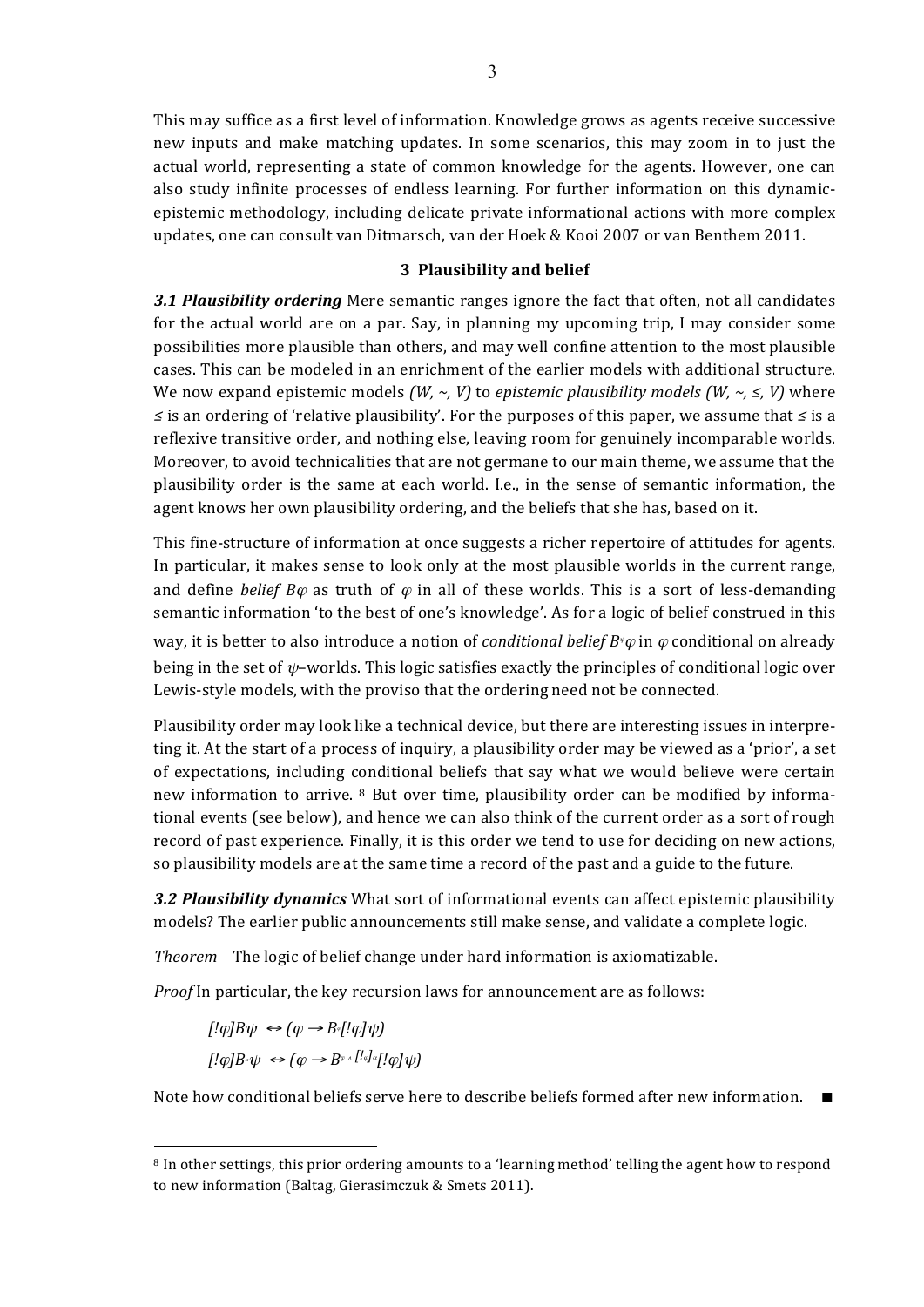Events of hard information can interact with beliefs in surprising ways.

*Example* Misleading with the truth

Consider a model with an actual world 1 plus two more possible worlds, ordered as follows qua plausibility:  $1 \le 2 \le 3$ . Let proposition *p* be true in 1 and 3, but not in 2, and let *q* be true at 3 only. In this model, the agent believes that *p*, because *p* is true in the most plausible world 3. Now announce the true fact that  $\neg q$ . This will eliminate world 3, leaving an ordering  $1 \le 2$ where the agent falsely believes that not  $p$ . Despite this potentially surprising feature of update, a logic with the above laws will keep reasoning about such scenarios straight.

However, when we have more structure, there is often a richer repertoire of relevant actions. In particular, in addition to the 'hard information' in events  $\ell\varphi$ , there is 'soft information' that does not rule out any possibility, but changes plausibility order for the existing possibilities.

A well-known example is *radical upgrade*  $\hat{\phi}$  $\varphi$ *,* whose action is as follows. We put all  $\varphi$ -worlds on top in the ordering, above all  $\neg \varphi$ -worlds, while inside these two zones, the old plausibility order is retained. Reasoning gets more complex, but yields to techniques like before.

*Theorem* The logic of belief change under radical upgrade is completely axiomatizable.

*Proof* This time, the key recursion laws are more involved. Perhaps the most complex principle is the valid equivalence for conditional belief under radical upgrade. <sup>9</sup>

But softness comes in different kinds. A less radical way of taking new information is the *suggestion*  $\#\varphi$ , whose effect is merely to remove any links that run from a  $\varphi$ -world to some more plausible  $\neg \varphi$ -world. This forces us to take best worlds inside the  $\varphi$ -zone seriously in our beliefs, though formerly best  $\neg \varphi$ –worlds are still in play, too. Again, the dynamic logic of belief change is completely axiomatizable, but we will not state its key recursion law here.

There is a wide spectrum of order-changing operations behind these three specific examples of update actions, that can be found in many places: not just as plausibility change, but also as operations that change preferences (Liu 2011) or relevance (van Benthem 2015). <sup>10</sup> Indeed, there exist general methods for defining updates and deriving recursion laws in all these cases, for which we refer to van Baltag & Smets 2006, van Benthem & Smets 2015.

# *Remark* **Factual or epistemic-doxastic propositions**

 $\overline{a}$ 

One reason why the above recursion laws get complex syntactically is having to deal with the possible occurrence of knowledge and belief operators inside incoming new information, which can lead to surprising truth value changes under update. While this sort of 'higher information' is realistic in actual communication, it is also something of a technical side issue in this paper. Therefore, in what follows, we make a sweeping simplification:

we will restrict attention to factual propositions only

– or stated differently, we decontextualize propositions denoted by our epistemic-doxastic syntax, by thinking of them merely as absolute subsets of the model. This huge simplification

<sup>&</sup>lt;sup>9</sup> This law reads as follows:  $\int \int \phi B \cdot \psi \leftrightarrow (\sqrt{\phi} \wedge \int \int \phi \, d\alpha) \wedge B \sqrt{\phi} \cdot \int \int \phi \, d\psi$   $\vee$   $(\neg \sqrt{\phi} \wedge \int \int \phi \, d\alpha) \wedge B \sqrt{\phi} \cdot \int \int \phi \, d\psi$ , where  $\Diamond$  stands for the existential modality 'in some world in the current epistemic range'.

<sup>&</sup>lt;sup>10</sup> Indeed, even hard information can be taken as an order change operation, witness the 'link cutting' versions of public announcement where the  $\varphi$ – and  $\neg \varphi$ –zones are made disjoint.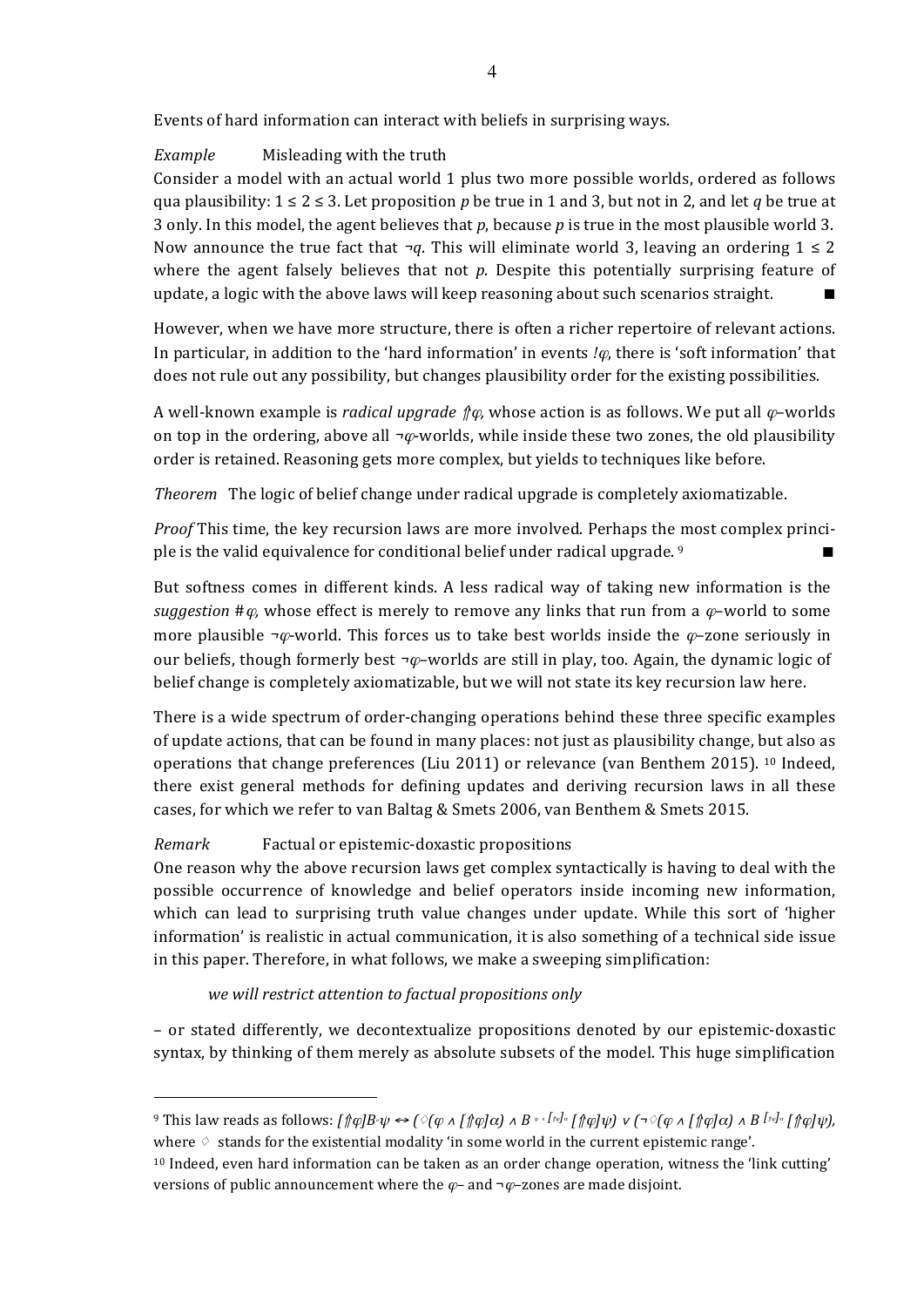will play everywhere in what follows, and the reader should remain aware of it. Of course, a final version of our account should, and can, deal with the more sophisticated full version.

**3.3 Interplay of statics and dynamics** It may look as if dynamic events of information flow and their matching update acts are just additions to a given static base logic of attitudes, that is usually on the shelf already in philosophical logic. But the dynamic component can also affect the design of the static base. Here are two examples.

Our earlier examples of misleading with the truth suggests a notion of robust or *safe belief*  $SB\varphi$  that remains stable under whatever true new information comes in. It is easy to see that this amounts to the following notion, at least in *connected* plausibility orders:

**M**, 
$$
s = SB\varphi
$$
 iff for all  $t$  with  $s \leq t$ , **M**,  $t = \varphi^{11}$ 

On connected plausibility orders, safe belief is a new attitude for agents to have, that lies in between ordinary belief and knowledge qua informational strength.

In addition to its intuitive attraction, it also has the technical advantage of allowing us to define absolute and conditional belief. This is shown in the following two valid equivalences, that also work on arbitrary pre-orders, where  $K$  is the earlier knowledge modality over the whole epistemic range, and  $\langle SB \rangle$  is the existential dual modality of *SB*:

*Fact* The following laws hold for knowledge, belief, and safe belief:

$$
B\varphi \iff K < SB > SB\varphi
$$
\n
$$
B^* \varphi \iff K(\psi \to < SB > \psi \land SB(\psi \to \varphi))
$$

 $\overline{a}$ 

Given these definitions, it is often easier to state recursion laws for informational actions and safe belief, since others will be derivable. As an illustration, here are the laws for the three operations that we discussed in the above:

*Fact* The following recursion laws hold for factual propositions:

$$
[! \varphi] SB\psi \leftrightarrow (\varphi \rightarrow SB(\varphi \rightarrow \psi))
$$
  

$$
[ \varphi] SB\psi \leftrightarrow (\varphi \land SB(\varphi \rightarrow \psi) \lor (\neg \varphi \land \Diamond \varphi \land SB(\neg \varphi \rightarrow \psi) \land K(\varphi \rightarrow \psi)) \lor (\neg \Diamond \varphi \land SB\psi)
$$
  

$$
[ \#\varphi] SB\psi \leftrightarrow (\varphi \land SB(\varphi \rightarrow \psi)) \lor (\neg \varphi \land SB\psi)
$$

Another example of influence from the dynamic component to design of the static base language of attitudes is the notion of a *conditional*, so central in much of Mike Dunn's work:

When we say "if  $\varphi$ , then  $\psi$ ", there is an issue about the force of the "if". How are we to imagine the hypothetical situation that is introduced? The standard view of making a hypothesis fits public announcement *!* $\varphi$ : we restrict attention to the  $\varphi$ -worlds and work inside that restricted space. But sensitized to the above dynamic distinctions, we can also make the hypothesizer "if" weaker in force, letting it just promote the  $\varphi$ -worlds to top position (as in radical upgrade  $f(\varphi)$ , or even making all of them relevant cases for inspection, as in a suggestion  $\#\varphi$ .

<sup>&</sup>lt;sup>11</sup> This is of course just the standard universal modality over a binary order. However, on pre-orders that allow incomparable worlds, safe belief in our dynamic sense refers to all worlds that do not strictly precede the current world in the ordering (van Benthem & Pacuit 2011). We will ignore this technicality in what follows in this paper, as it does not affect our main concerns.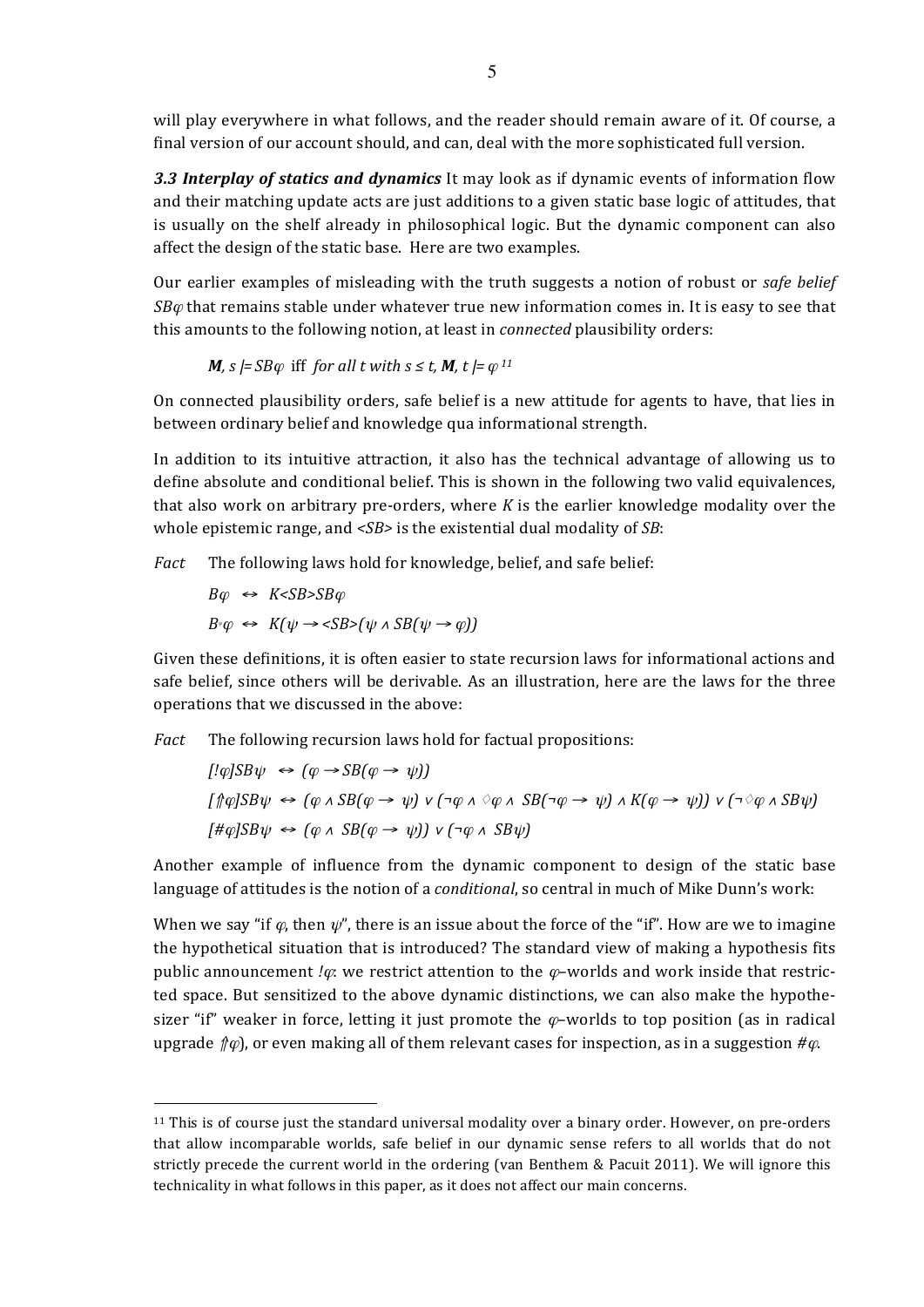This gives us three conditionals that we will read as saying that after the relevant way of assuming  $\varphi$ , the agent believes that the conclusion  $\psi$  is true:

 $\varphi \rightarrow ' \psi,$   $\varphi \rightarrow ' \psi,$   $\varphi \rightarrow ' \psi,$   $\varphi \rightarrow ' \psi$ 

These three notions give us more refined ways of thinking about conditional reasoning, and more generally, of generalized notions of consequence. It is not our aim to develop this line in depth here, but a few observations may help illustrate the situation. <sup>12</sup>

*Fact* The three conditionals validate different laws.

*Proof* We have that  $\varphi \rightarrow$  *! K* $\varphi$ , but not for the other two conditionals. We have that  $\varphi \rightarrow$  <sub>*B* $\varphi$ </sub>, but the latter principle does not hold for the suggestion conditional.

*Fact* The given three conditionals validate the same structural rules.

*Proof* It is easy to see that the first two conditionals refer to the same worlds, since the maximal worlds within the  $\varphi$ -zone are the same as the maximal worlds overall when the  $\varphi$ zone lies on top in the model. To see the third equality, note that the conditional  $\varphi \rightarrow \pi \psi$ refers to maximal worlds of two kinds: maximal within the  $\varphi$ -zone, or maximal worlds overall that are  $\neg \varphi$ . It says that all of these satisfy  $\psi$ . But this can be stated equivalently as follows:

 $\varphi \rightarrow ' \psi \land T \rightarrow ' \psi$ 

It is easy to check that this notion satisfies the structural laws of the basic conditional logic.  $\blacksquare$ 

### **4** Connecting the two levels

Epistemic models as mere semantic ranges and plausibility models are two different ways of representing information, one richer than the other. Although this extension is clear, we give a brief discussion of some general issues that will return later on in this paper.

First, there are systematic connections between the two levels. Moving from poorer to richer, we can *embed* epistemic models into the realm of plausibility models as special cases where all worlds are equiplausible, or the same for this purpose: incomparable qua plausibility. Let us call this the functor  $equi(M)$  that takes epistemic models to plausibility models. Going in the opposite direction, there is also a natural notion of *projection*, by a functor *forg(M)* that forgets the plausibility ordering and just returns the bare epistemic domain.

The embedding and projection functors have this obvious connection:

 $forg(equi(M)) = M$ 

 $\overline{a}$ 

What does not hold is, for plausibility models *N*, that  $equiforg(N)$  = *N*. Structure that has been lost cannot be retrieved faithfully by some uniform stipulation.

Corresponding to these maps, there are *translations* between the two levels for representing information. These satisfy the typical 'adjointness' scheme for translations in logic:

*M*  $|=$  *trans(* $\varphi$ *)* iff  $F(M) \models \varphi$ , for all relevant models *M* and formulas  $\varphi$ 

where *F* is a model transformation, and *trans* a matching translation between languages.

 $12$  In what follows, again, we only consider factual propositions. Otherwise, things get more complex.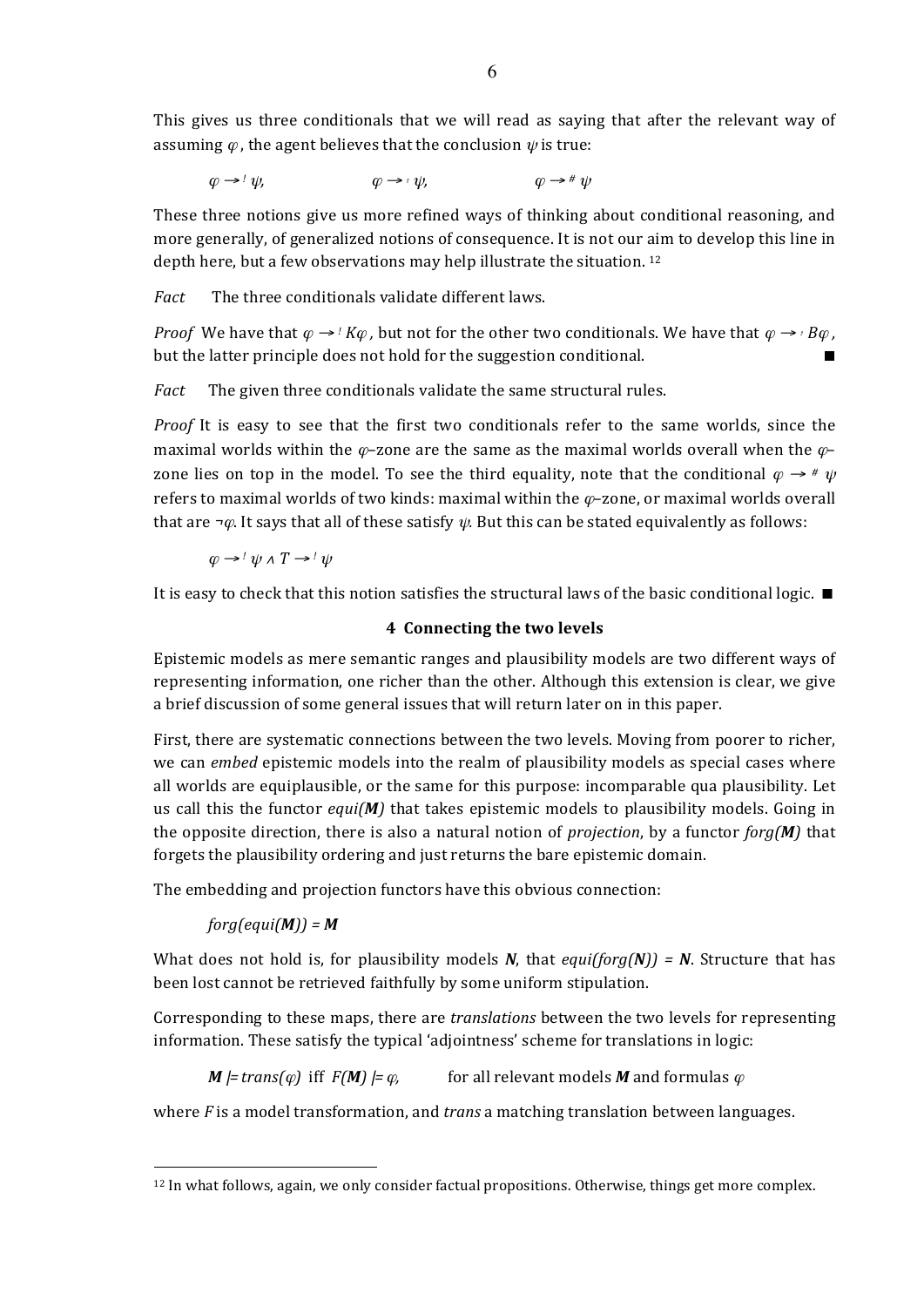In our specific case, the translation corresponding to the functor *equi* is as follows:

we leave atomic propositions, Boolean operations, ad epistemic *K* the same, and replace *B* by *K*.

It is easy to show that this yields the above equivalence, since all worlds in plausibility models of the form  $equi(M)$  are maximal. But what this really says of course is that belief does not mean anything new in such special models. The same trivialization extends to safe belief: it, too, collapses into knowledge when the ordering is uniform equiplausibility.

The extra richness of the plausibility level shows, e.g., in the dynamics. It is possible to also translate informational actions from the epistemic to the plausibility level, since we can use public announcements on plausibility models just as on epistemic models, as we have seen. Thus, the translation also extends to modalities [! $\varphi$ ].

Things are more complex on the other side: not every natural transformation on plausibility models has an exact counterpart on bare epistemic models. Operations like  $\oint \varphi$ , # $\varphi$  will normally turn models of the form *equi(M)* into models that are not of this form. Stated in other terms, we cannot faithfully translate formulas  $\int \phi \psi$  into purely epistemic formulas.

But then, the most important direction for us is projection from the richer to the poorer level. What translation takes the epistemic language into the doxastic one according to the above scheme? As fits a case of straightforward extension of models, this translation is just the *identity of formulas* in the dynamic-epistemic language of public announcement.

What is of slightly greater interest to see is that this cannot be extended further. For instance,

*Fact* There is no translation for belief via the projection functor forg.

*Proof* Consider the same world in two plausibility models that have the same worlds and atomic valuation but differ in their plausibility structure, making *Bp* true in one model and false in the other. The functor *forg* will take these models to the same epistemic model, and so, the translations of *Bp* and  $\neg$ *Bp* cannot differ in truth value, whereas they should.

Next consider dynamics at the level of plausibility models, say, a soft informational change such as a radical upgrade  $\hat{p}\varphi$ . It is easy to see that, this time, there is a matching transformation at the epistemic level, namely, just the identity map on models. But this trivial harmony shows precisely what is going on: the epistemic level cannot detect mere plausibility changes. Thus, the latter reordering acts are genuine 'internal' operations in the doxastic realm, leaving no significant 'external' traces that can be tracked epistemically.

None of the preceding observations are deep at all, but they set the scene for more interesting comparisons across informational levels to be made later.

### **5 Evidence**

Plausibility order between worlds does not record which reasons determined these relative differences among the available candidates. A more fine-structured approach is that of van Benthem & Pacuit 2011, where evidence is modeled as a family of subsets of the domain, viewed as information obtained from various sources that may be consistent, but could also contradict each other. Such an array of evidence allows agents to form beliefs, but it also gives them more structure to work with when having to supply reasons, or give up beliefs. In this section, we survey evidence modeling as our third richer level for representing information.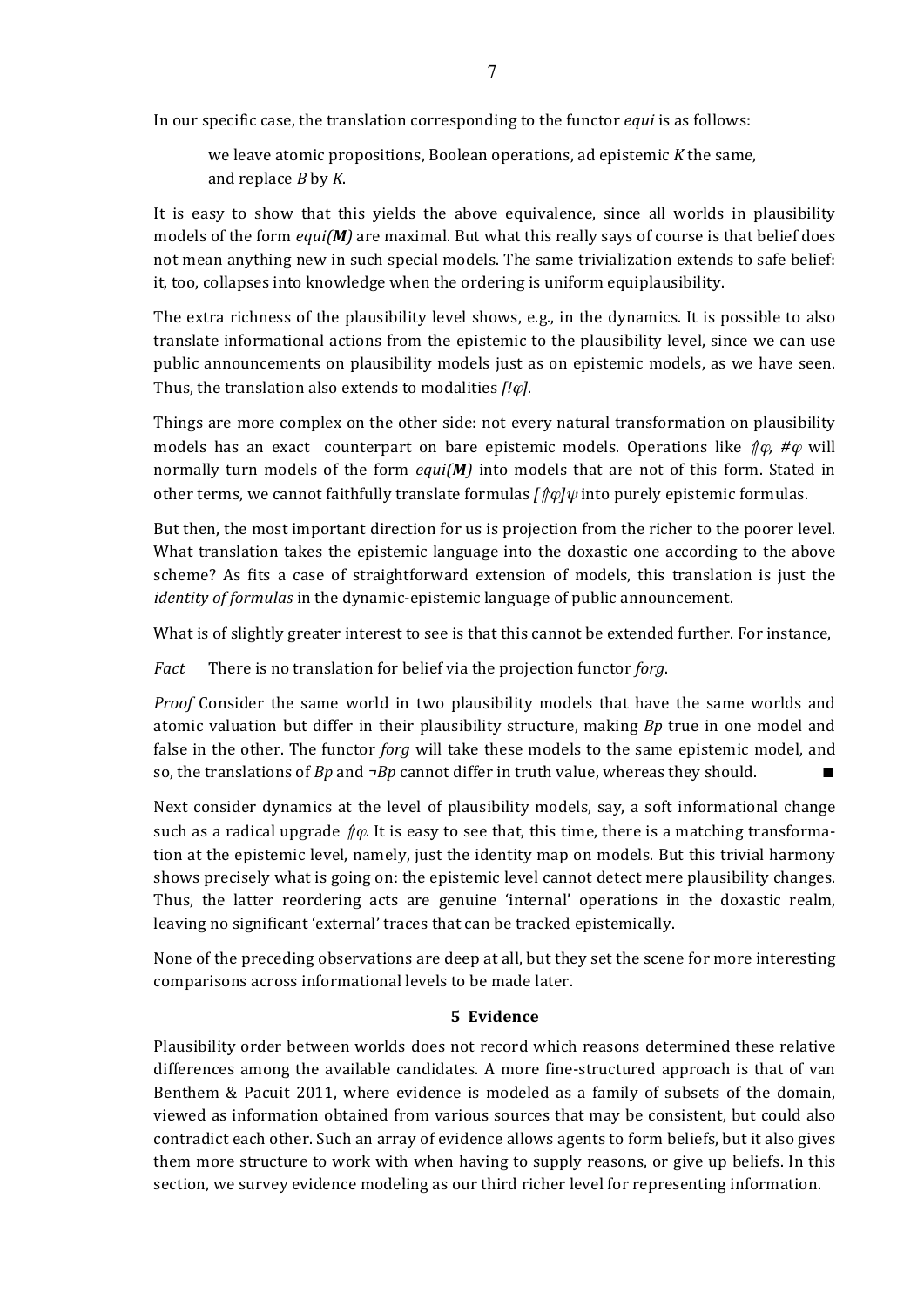**5.1 Evidence models** An evidence model is a set of possible worlds, viewed as an epistemic range for a *K*-modality as before, but now with an added family  $E$  of non-empty subsets. <sup>13</sup> We assume for simplicity that evidence sets are uniformly available in the model, not depending on particular worlds. This may be considered a special case of 'neighborhood models' for modal logic. The most straightforward modality in this setting is then interpreted as follows:

### *M, s*  $\models$   $\Box \varphi$  iff there exists a set  $E \in \mathcal{E}$  with *M,*  $t \models \varphi$  for all  $t \in E$

The modality  $\Box \varphi$  expresses the existence of evidence available to the agent that supports the proposition  $\varphi$ . As we make no special assumptions on the available evidence, it is easy to see that this modality is only upward monotonic, but it distributes neither over conjunctions nor over disjunctions. For instance, having  $(\Box \varphi \land \Box \psi) \rightarrow \Box (\varphi \land \psi)$  valid would assume that all available evidence is consistent, and has already been 'processed' to include combinations.

One notion that assumes such processing is belief, viewed as what we can safely conclude by combining our evidence to the utmost. Let a *maximal body* of evidence  $X$  be a family of sets in  $E$  for which all finite intersections are non-empty, and that cannot be extended with further evidence sets to retain this property. In finite models, we can then look at the intersection of the whole family  $X$  as what follows on the basis of this body of evidence. We then define

## *M*,  $s \models B\varphi$  iff *M*,  $t \models \varphi$  for all t in all intersections of maximal bodies of evidence. <sup>14</sup>

This can be generalized to conditional belief  $B<sup>∗</sup>$   $\varphi$  in a fitting manner using maximally consistent sets with respect to including the set  $[[\psi]]$ . Further attitudes make sense as well, such as *'entertaining*  $\varphi$ ' in the sense of  $\varphi$  being true throughout the intersection of at least one maximal body of evidence. <sup>15</sup> Yet other evidence-based attitudes will be mentioned below.

Belief as defined here satisfies the axioms of a normal modality, and in particular, we do have the validity of  $(B\varphi \wedge B\psi) \rightarrow B(\varphi \wedge \psi)$ . It is not trivial to axiomatize the resulting logic that combines both normal and non-normal monotonic attitudes, witness the completeness proof in van Benthem, Fernandez & Pacuit 2012. Such technical details will not concern us here.

**5.2 Evidence dynamics** As with our earlier two levels for representing information structure, evidence supports a natural dynamics of change. Among its major operations, we can still perform public announcements *!* $\varphi$  restricting a current model to the subset of all  $\varphi$ -worlds.

*Theorem* The dynamic logic of public announcement over evidence models is axiomatizable.

*Proof* The key recursion law for the belief modality is straightforward, though it requires dealing with conditional belief, as we did on plausibility models. Moreover, the law for  $[$ ! $\varphi$ ] $\Box \psi$  needs a new notion of 'conditional evidence'  $\Box^* \psi$  that we do not spell out here.

But then, of greater interest are new operations that are more typical for the evidence setting.

<sup>&</sup>lt;sup>13</sup> It would also make sense to model the sources of the evidence, but we ignore this aspect here.

<sup>&</sup>lt;sup>14</sup> In infinite models with infinite sets  $E$ , this stipulation must and can be modified.

<sup>&</sup>lt;sup>15</sup> Note that this is not the existential dual  $\neg B\neg\varphi$  of belief as we have defined it above. Note also that, in models with conflicting evidence, we can 'entertain' contradictory propositions at the same time.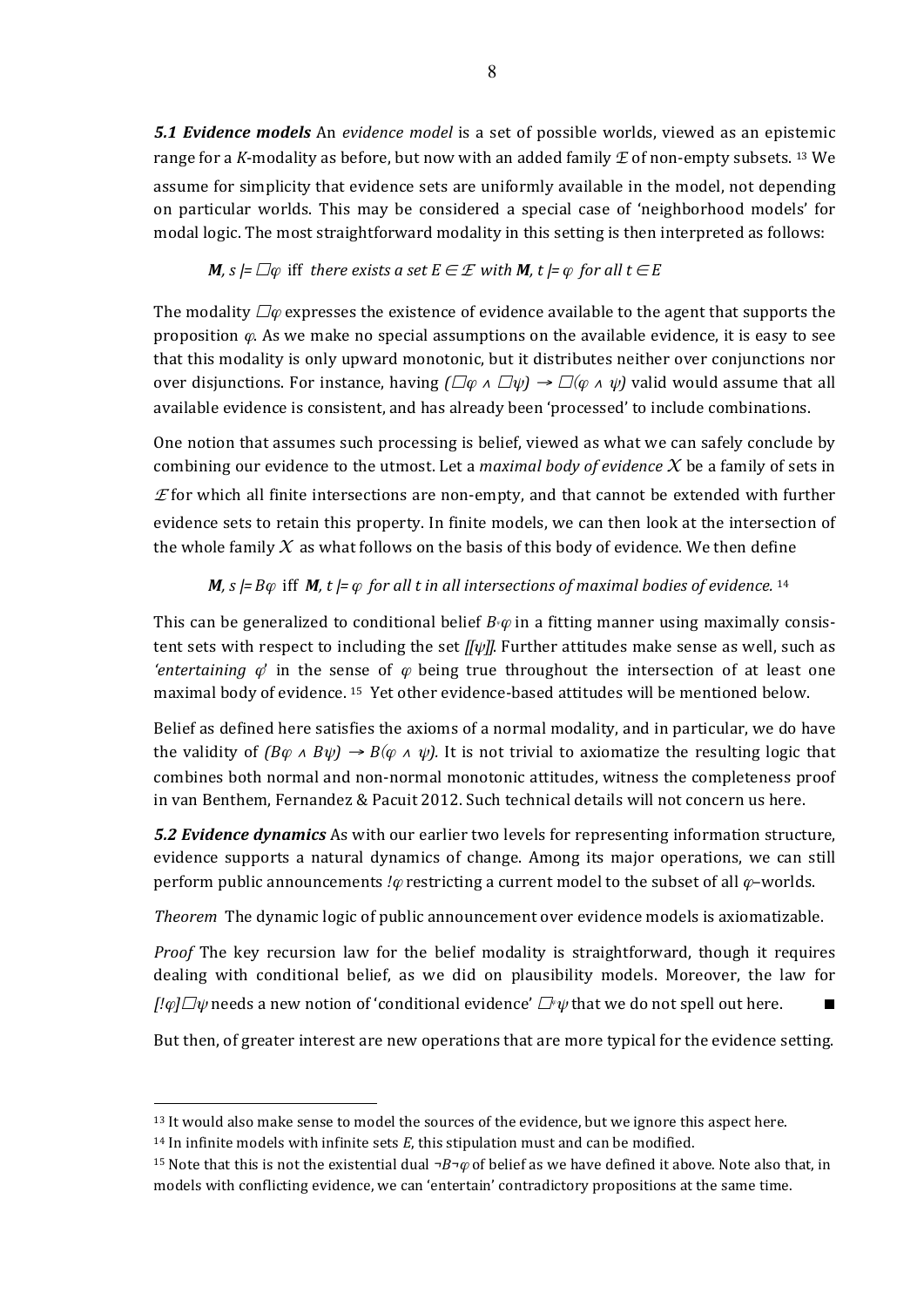One particularly obvious example is *evidence addition* + $\varphi$ . What this model transformation does is add the set  $[[\varphi]] = \{t \in W \mid M, t \models \varphi\}$  as a new set to the current evidence family *E*.

*Theorem* The dynamic logic of evidence addition is completely axiomatizable.

*Proof* This time we give a bit more detail, since more is involved here than in the dynamics of simpler structures such as plausibility models. We start with the evidence modality:

$$
[+\varphi]\Box\psi \Leftrightarrow (\Box\psi \vee K(\varphi \rightarrow \psi))
$$

The rationale for this will be clear, though this particularly simple form only holds for factual propositions. For the belief modality, things get more complex. After we have added *[[* $\varphi$ *]]* as a new piece of evidence, there are two sorts of maximal bodies of evidence. The first consists of a family of evidence sets in the old model that is maximally consistent with respect to adding *[[* $\varphi$ *]]*, which is exactly the basis for conditional belief. The second sort is maximal bodies of evidence in the old model that also satisfy the condition that their intersection is disjoint from *[[* $\varphi$ *]]*. Now we get this recursion law, again modulo our restriction to factual propositions:

 $[+ \varphi B \psi \leftrightarrow (B^* \psi \wedge B(\neg \varphi \rightarrow \psi))$ 

It is easy to see that this reduces, much as in our discussion of static suggestion-conditionals  $\varphi \rightarrow \psi$ , to the following equivalence:

 $[FeOB\Psi \leftrightarrow (B^{\varphi}\Psi \wedge B\Psi)]^{16}$ 

 $\overline{a}$ 

The analogy with suggestion updates is no coincidence, and it will return below.

But there are many further natural and appealing operations that affect our current evidence. Indeed, in the present setting, what used to be the basic notion of public announcement  $\varphi$ can be deconstructed into two independent operations: (a) adding evidence that  $\varphi$  is the case, (b) removing all old evidence that supported  $\neg \varphi$ . The latter notion can be defined by itself.

*Deleting* evidence  $-\varphi$  transforms the current model as follows: all old evidence sets  $E \in \mathcal{E}$  that are included in the set *[[¬* $\phi$ *]*] will be removed. Of course, there can be many reasons for such a removal: one can think of 'retraction' as in belief revision theory (van Benthem & Smets 2015), or of 'forgetting' in some other sense, perhaps just that of cognitive decay.

For a final example of a natural operation on evidence, consider the *K*-axiom for conjunction that failed for the evidence modality. One might say that, given consistent evidence for  $\varphi$  and evidence for  $\psi$ , we do have evidence for  $\varphi \wedge \psi$ , just by combining the two pieces of evidence. Now there are a few technical difficulties in making this work, but clearly, there is a natural operation ∩ of *intersecting* all mutually consistent evidence sets to form new evidence sets.

Of greater interest here is that intersection is a sort of *internal* processing or re-arrangement of evidence, unlike addition or deletion. We will give a more precise sense to this notion of internality later on. Intuitively, internal operations are one more illustration of what can be done at a richer level that need not show up at coarser levels of information structure.

<sup>&</sup>lt;sup>16</sup> The recursion laws stated in van Benthem & Pacuit 2011 for these and the following operations in this section are more complex syntactically because they are meant to hold also for non-factual propositions. They have to deal with maximal sets of old evidence that are consistent with some given propositions while excluding others. In a full treatment of our themes, we would have to work in this more complex framework  $-$  although this is mainly a routine generalization.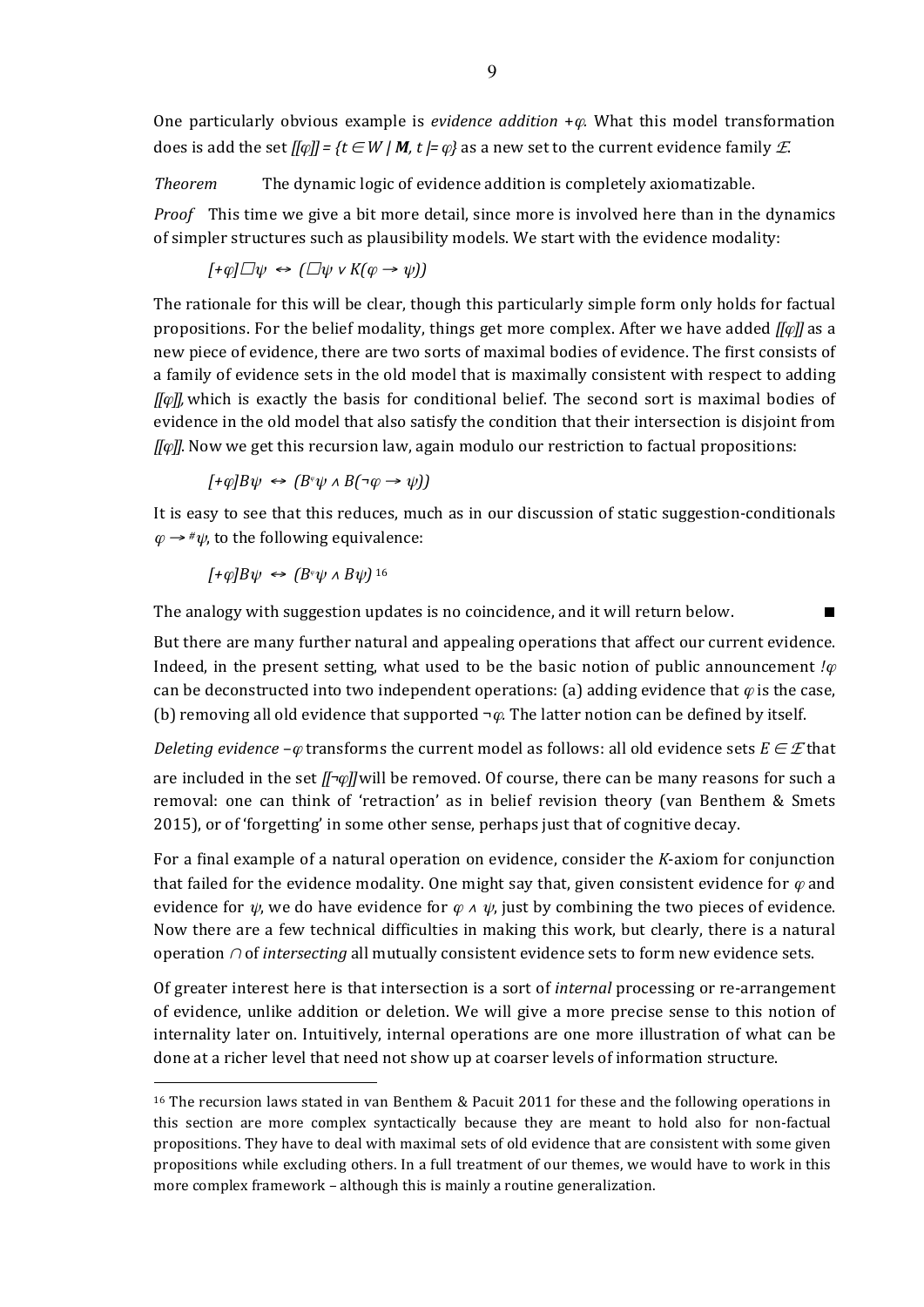**5.3 Dynamic-static interactions once more** As with plausibility models, the dynamics of evidence models suggests new notions at the level of static attitudes as well. Van Benthem & Pacuit 2011 have several examples of new notions of evidence-based conditional belief, for which axiomatizing the resulting richer doxastic base language is still an open problem.  $17$ 

## **6 Representation and translation**

Again there are connections between our different levels for representing information.

**6.1 Projection** Evidence structure induces plausibility structure via a natural stipulation that can be found in many areas, from topology to Chu spaces (van Benthem 2000). We require that more plausible worlds satisfy all the evidence satisfied by the less plausible ones

*s* ≤ *t* iff *for all*  $E \in \mathcal{E}$  *: if s* ∈ *E*, *then t* ∈ *E* <sup>18</sup>

We will call this the map *ord(M)* taking evidence models to plausibility models, where we do not change domains or propositional valuations. There is a natural matching translation here for logical languages. As before, it runs in the opposite direction, from the language of plausibility models to that of evidence models. Actually, the main clauses are simple:

Knowledge *K* goes to knowledge *K,*

Belief *B* goes to belief *B*, and the same is true for conditional belief.

One may find the latter clause unsurprising, as our notion of evidence-based belief mirrored standard maximality notions in relational models. Indeed, any projection map allows us to 'retract' notions from the plausibility level to the evidence level in a systematic manner.

For another case of such retraction or borrowing of notions, what about the earlier notion of safe belief? This now gets related to a natural notion of what may be called 'reliable evidence'. For any world s, let  $E_s$  be the family of sets  $\{E \in \mathcal{E} \mid s \in E\}$ . This is a consistent family with a non-empty intersection. We now define *evidence-based safe beliefs*  $\varphi$  at *s* as the propositions  $\varphi$ true at each world in the intersection of  $\{E \in \mathcal{E} \mid s \in E\}$ . Of course, agents need not know the world they are in, so what is reliable in this objective local sense may be unknown to them.

Of course, we can also look at notions at the evidence level and see if they have plausibility counterparts in this sense. For the most obvious example, this fails.

*Fact* There is no plausibility counterpart via the map *ord* to the evidence modality.

*Proof* The reason is as follows. Consider a universe  $W = \{1, 2, 3\}$  with two evidence sets  $\{1, 2\}$ , {3, 2} where only the world 2 satisfies the proposition *p*. In this model, the formula  $\Box p$  does not hold. Now consider the same model with one evidence set added, viz. {2}. This additional intersection of earlier evidence does not change the induced plausibility order. However, in the new model,  $\Box p$  is true, and so cannot have been definable in the plausibility language.  $\Box$ 

**6.2 Embedding** There is also a natural map *evi(M)* running in the opposite direction, sending plausibility models to evidence models. A moment's reflection will show that it should work as follows (for instance, compare the semantics of intuitionistic logic):

*the evidence sets are all upward closed sets in the plausibility ordering* ≤

<sup>&</sup>lt;sup>17</sup> New logics for generalized conditional evidence are developed in van Benthem, Bezhanishvili & Yu 2015.  $18$  It is instructive to see this work in concrete cases, and we invite the reader, when following the arguments to come, to draw set diagrams and their corresponding induced plausibility orders.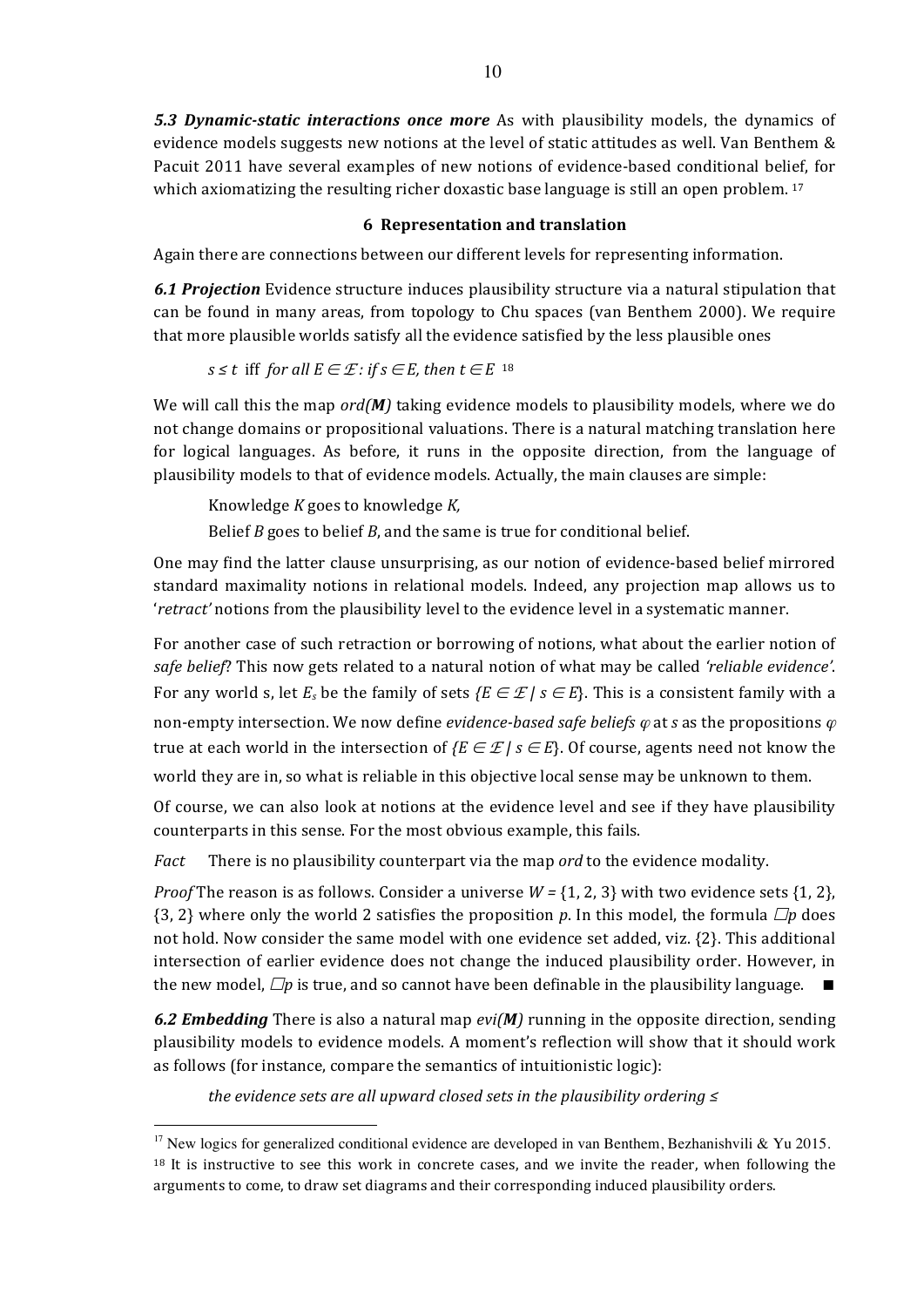This embeds plausibility models as special evidence models. In particular, the intersection of any two upward closed sets is upward closed, so the evidence sets are automatically closed under intersections.  $19$  This also shows in what happens when we repeat the level maps:

 $ord(evi(M)) = M$ , but not  $evi(ord(M)) = M$ 

Nevertheless, *evi(ord(M))* is close to *M*, being its closure under non-empty intersections.

Again there is a syntactic translation matching the embedding *evi*. It is correct for the identity translation of *K* and *B* from the language of evidence models to that of plausibility models.

Given these translations, there is a natural issue whether they extend to dynamic modalities for changing plausibility order or evidence structure. This kind of correlation will be the topic of our next section, albeit with a slightly different emphasis.

### **7 Tracking evidence via plausibility**

One particular interest we stated at the beginning was how the dynamics of information flow at one level might be tracked at another level. We will look a bit more closely into this now, finding both positive and negative results, and we will discuss what these findings mean.

**7.1 Tracking diagrams** Let us start with a case of harmony between operations. 20

*Fact* For all evidence models *M* and factual propositions  $\varphi$ , ord(*M!* $\varphi$ ) = ord(*M)!* $\varphi$ .

*Proof* This follows easily from the definition of public announcement on evidence models: we restrict the domain to the worlds that satisfy  $\varphi$ , and we restrict all evidence sets to this subdomain (dropping the empty set if it arises in this manner).  $\blacksquare$ 

We can picture this situation in the following 'tracking diagram':  $21$ 

| Ord(M) | !φ    | ord(N) |
|--------|-------|--------|
|        |       |        |
| м      | $\mu$ | N      |

 $\overline{a}$ 

In a diagram like this, we say the upper update map *tracks* the lower one at the richer level. <sup>22</sup>

One might think that this harmony holds here only because public announcement works in much the same way at both levels. But here is a less straightforward example. Evidence addition is tracked by our earlier operation of 'suggestion' on plausibility models.

*Fact* For all evidence models M and factual propositions  $\varphi$ ,  $\frac{ord(\mathbf{M}+\varphi)}{d} = \frac{ord(\mathbf{M})\# \varphi}{d}$ .

*Proof* The essential observation is that, given our definition of the induced order, adding the denotation of  $\varphi$  as an evidence set, the order changes precisely as described in the operation *#* $\varphi$ . Points where  $\varphi$  holds now satisfy evidence that is not shared by any  $\neg \varphi$ –point. ■

 $19$  In this section we side-step a few technicalities with the empty set being always upward-closed.

 $20$  The first two harmony results to follow were first stated for preference order in Liu 2011.

<sup>&</sup>lt;sup>21</sup> Again we assume for simplicity that propositions are subsets of models here, disregarding technical issues of translation between complex formulas at the different levels. In a more detailed treatment, we would have to compare correlated updates of the form  $\ell\varphi$  and  $\ell$ *translation(* $\varphi$ *).* 

 $22$  If we think of updates just as generic maps, the way one normally does, tracking really applies to *families* of maps on a whole current level of models. We will leave this matter of uniformity behind diagrams implicit, but it is the way one should really think of our discussion in this section.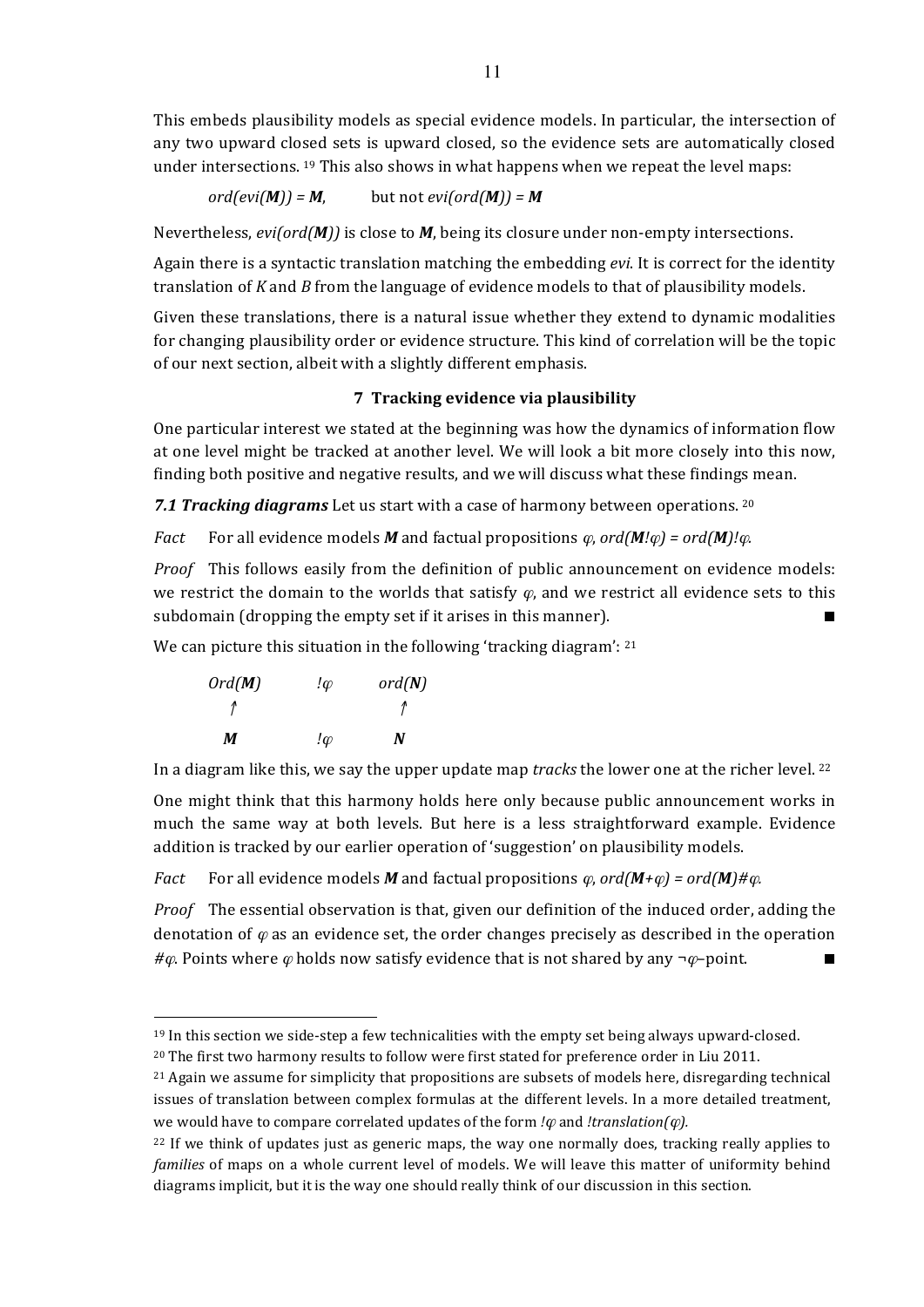To add one more example, sometimes there is harmony, but to see it, we need operations that are new in the literature. For instance, we will now define an evidence counterpart tracked by our earlier plausibility transformation of radical upgrade  $\hat{\psi}$ , again with  $\varphi$  viewed as a subset:

Define the following map  $up(\varphi, M)$  on evidence models M with a subset  $\varphi$ :

- (i) if  $E \in \mathcal{E}$  has  $E \varphi$  non-empty, then replace it by  $E \cup \varphi$ ,
- (ii) if  $E \in \mathcal{E}$  has  $E \cap \varphi$  non-empty, then add  $E \cap \varphi$ .

*Fact* For all evidence models *M* and factual propositions  $\varphi$ , ord(up( $\varphi$ , **M**)) = ord(**M**)  $\varphi$ *q*.

*Proof* There are four cases for two points *x, y*: they can satisfy (a)  $\varphi \varphi$ , (b)  $\varphi \cdot \varphi$ , (c)  $\cdot \varphi \varphi$ , or (d)  $-\varphi$  *-* $\varphi$ . In case (a), if  $x \leq y$  initially, then all new evidence satisfied by x holds for y, as the modifications do not affect what happened inside the  $\varphi$ –area. If not  $x \leq y$  initially, then new evidence of type (i) no longer distinguishes, but new evidence of type (ii) will. In case (b), the new evidence of type (ii) rules out more plausible  $\neg \varphi$ -worlds. In case (c), all new evidence true for  $\neg \varphi$ –worlds also holds for all  $\varphi$ –worlds. Finally, in case (d), the order stays the same for  $\neg \varphi$ -worlds: only new evidence (i) is relevant which has not changed within this zone.

In the background of these three tracking diagrams lie a number of general observations.

*Fact* For every map *f* between plausibility models, there exists a map *g* between evidence models that is tracked by *f*. One can define *g* on *M* as follows: *evi(f(ord(M)).* 

The choice of *g* is not unique, any value  $g(M)$  that induces the same plausibility order will do. If we want uniqueness, we need to sharpen up the definition of our levels and mappings between them. The general background to this and other observations lies in category theory, but we leave these mathematical issues of uniform presentation for another occasion.

There is a general construction behind the preceding argument, our observations are no coincidence. Consider operations on plausibility models defined in the 'flat program format' of van Benthem & Liu 2007, being unions of *?(¬)*<sup>ϕ</sup> *; ≤ ; ?(¬)*<sup>ϕ</sup> and *?(¬)*<sup>ϕ</sup> *; T ; ?(¬)*ϕ*.*

*Fact* There is an algorithm that takes any plausibility transformation in flat program format and returns an evidence transformation tracked by it.

The argument is by a brute-force enumeration that we omit in this version.

One reason why tracking is so appealing is that we can consider the lower-level update as giving a sort of 'best approximate content' for the information provided by the upper-level update. For instance, think of the visible content of some hidden higher-order operation.

Another perspective on tracking diagrams is in terms of *translation*. They allow us to extend the earlier translation from a static evidence language for agent attitudes to the matching plausibility language with dynamic modalities for definable update operations. However, this technical perspective is not our main concern here, and we continue with tracking per se.

**7.2 Non-trackable operations** But the more interesting question runs in the opposite direction from that of the above algorithm. Given a map  $q$  between two evidence models, is it *'trackable'*, in the sense that there exists a map *f* that tracks their plausibility projections? It is not obvious that this always needs to be the case, so let us first give a criterion.

*Fact* A map *g* is trackable iff it has the following property: on evidence models with the same *ord* projection, it delivers values with the same *ord* projections.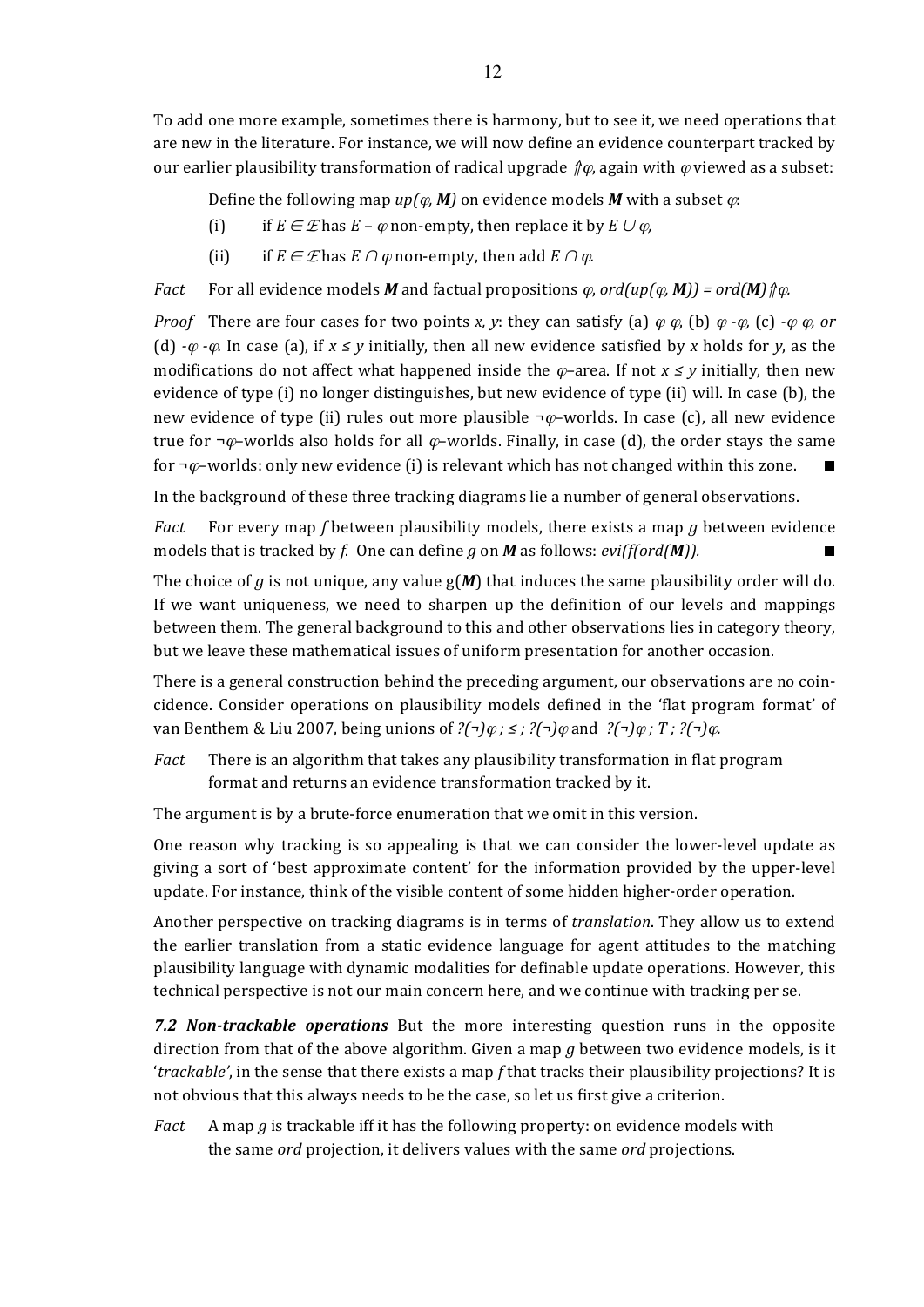*Proof* First consider necessity. If *g* is tracked by some map *f*, then,  $ord(g(M)) = f(ord(M))$ . Now let  $ord(N) = ord(M)$ . Then we have that  $ord(g(N)) = f(ord(N)) = f(ord(M)) = ord(g(M))$ . Conversely, if the stated invariance holds, it is easy to see that it is well-defined to let a tracking function  $f(M)$  on plausibility models yield the model  $ord(g(evi(M))$  as its value.

Using this we show that some natural operations on evidence models are not trackable.

*Fact* The deletion operator  $-\varphi$  as defined earlier is not trackable.

*Proof* Let the domain of *M* be the set $\{1, 2, 3, 4\}$ , with evidence sets  $\{1, 2\}$ ,  $\{2, 3\}$ ,  $\{3, 4\}$ ,  $\{4, 1\}$ , and proposition  $\varphi$  holding only at 1, 2. The induced plausibility model ord(*M*) consists of four incomparable points. The operation  $-\varphi$  turns *M* into an evidence model with only the evidence sets  $\{2, 3\}, \{3, 4\}, \{4, 1\}.$  In its induced plausibility model  $\text{ord}(M-\varphi)$ , the points 2, 4 remain incomparable, but now  $1 \leq 4$  and  $2 \leq 3$ .

Now let the evidence model  $M<sup>+</sup>$  have the same domain and valuation as  $M$ , but let there also be two additional evidence sets  $\{1, 3\}$ ,  $\{2, 4\}$ . This induces the same plausibility model as M. However, when we apply the operation  $-\varphi$  to  $M^+$ , deleting {1, 2}, due to the additional evidence sets remaining, the induced plausibility model  $ord(M<sup>+</sup>)$  still consists of four incomparable points. This observation refutes trackability by the above criterion.

Here is another example. Consider the above evidence operation that was tracked by radical upgrade. Now consider only one half, namely the following map:

*shift(* $\varphi$ *, M)* sends  $E \in \mathcal{E}$  with  $E - \varphi$  non-empty to  $E \cup \varphi$ 

*Fact shift(* $\varphi$ *, M)* is not trackable.

*Proof* Let *M* consist of  $\{1, 2, 3\}$ , with evidence sets  $\{1, 2\}$ ,  $\{2\}$ ,  $\{1, 3\}$ , and  $\varphi$  only true at 1, 2. The plausibility model *ord(M)* has 1, 2 incomparable, while  $3 \leq 1$ .The map *shift(* $\varphi$ *,* –) turns *M* into an model with evidence sets  $\{1, 2\}, \{2\}, \{1, 2, 3\}$ . Its induced plausibility model has  $1 \le 2$ ,  $3 \leq 1, 3 \leq 2$ . Let M<sup>+</sup> have the same domain and valuation, but with one more evidence set {1}. This induces the same plausibility model as *M*. However, applying  $-\varphi$  to *M+* yields evidence sets  $\{1, 2\}, \{1\}, \{2\}, \{1, 2, 3\},$  and the induced plausibility model has 1 and 2 incomparable.

Thus it was the balance between the two earlier clauses that induced the tracking – and what looked like a simpler operation on evidence is in fact more complex at the plausibility level. The preceding results show that operating on evidence is a delicate matter, and it may lack obvious plausibility counterparts, as we have lost the specific sets generating the ordering. <sup>23</sup>

Here is one more illustration, showing the wealth of natural transformations of evidence that emerge on evidence models, even in a very simple set-theoretic format.

*Excursion* One more case of deletion.

 $\overline{a}$ 

Let's not delete evidence  $E$  implying the proposition  $\varphi$ , but do something weaker:

 $\sim$  $\varphi$  'defuses' such evidence *E* by replacing it with *E*  $\cup \neg \varphi$ .

This operation is not trackable either, as can be seen by our earlier techniques.

On the other hand, somewhat similar-looking operations in this basic set-theoretic  $-$  or if one wishes: Boolean – format can in fact be tracked.

<sup>&</sup>lt;sup>23</sup> Note also that our non-tracking arguments typically involved evidence models that are not *closed under intersections*. What happens to tracking when we only consider such special evidence models?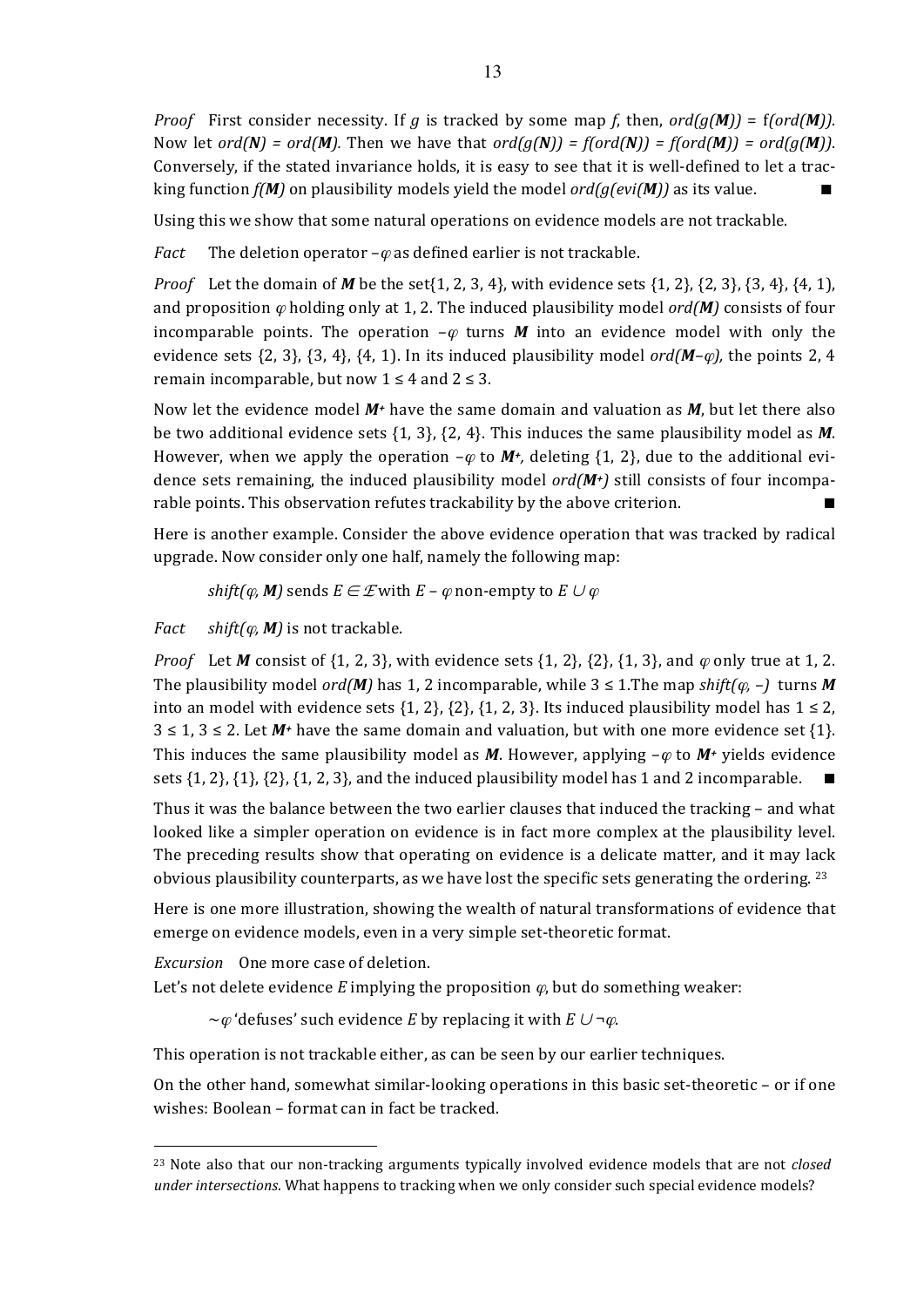One example is this map  $/\varphi$  reminiscent of a public announcement update:

*|* $\varphi$  replaces each evidence set *E* with *E* ∩  $\varphi$  if the latter set is non-empty, otherwise it just deletes the set *E*.

This time, a tracking map in our flat program format is  $R:=$  (? $\varphi$ *;*  $R$ *;* ? $\varphi$ *)*  $\cup$  (? $\neg$  $\varphi$ *;*  $U$ *;* ?T). <sup>24</sup>

One can view this as a very strong deletion where we no longer care about the  $\neg \varphi$ –area.

One can see non-trackability as a problem, but in our view the opposite is the case. It shows that the richer world of evidence models suggests natural operations that are sui generis. <sup>25</sup>

**7.3 Internal operations** Next, trackability is not the same as having externally measurable effects. Consider the earlier 'internal' operations on evidence models that did not change the induced plausibility model. Our prime example was intersection of evidence sets.

*Fact* Evidence combination is tracked by the identity map on plausibility models.

This may be considered a disappointment, but we can also view trackability by the identity map as a defining feature of what we mean by internal operations.

What this still leaves is the issue of what internal operations are good for. We can view them partly as inferences (the combination rule is a sort of conjunction inference), and in that sense, their value may become apparent only at yet higher syntactic levels of representing information (van Benthem & Martinez 2008, van Benthem & Velazquez Quesada 2010).

But we can also think of internal operations as ways of rearranging the current evidence without disturbing the plausibility order. For instance, in finite models, we can prune a given evidence family to smallest families inducing the same order. Or, we can choose new evidence sets by combination that induce the same order in simpler or more perspicuous ways.

**7.4 Achieving more generality** It is easy to multiply concrete instances of the above tracking arguments and non-tracking counter-examples. Many update functions are in fact definable in simple formats, such as flat PDL programs for plausibility change, or the simple Boolean functions with Boolean case distinctions for evidence change that we considered in the above. It would be of interest to classify all tracking links between operations in these formats, and replace the art of drawing counter-examples by some more algorithmic procedure.

#### **8 Logical aspects I: Languages and invariance relations**

In the paper so far, the term 'levels' has been used quite loosely. But really, a level of structure does not just arise by specifying a similarity type of models, but also by giving transformations or invariance relations between what are one takes to be 'the same' structures (van Benthem 1996, 2011). This standard methodology of mathematics also applies to logic, and it has several consequences for any systematic theory incorporating our earlier observations.

 $24$  There are a few minor issues here with keeping the whole universe W as an evidence set.

 $25$  There are also other tests on naturalness of evidence updates that need not favor just the trackable operations. For instance, deletion  $-\varphi$  does have a complete dynamic logic axiomatized by recursion laws for evidence and belief, cf. van Benthem & Pacuit 2011. Here is a typical law:  $[-\varphi]\Box\psi \leftrightarrow \Box^{\varphi}\psi$ , where  $\Box^{\mu}\psi$  says that there is evidence for  $\psi$  that is consistent with  $\alpha$ . This dynamic logic of evidence change comes with a new matching evidence language for neighborhood models that is closed under the dynamic deletion modality, cf. van Benthem, Bezhanishvili, Engvist & Yu 2015.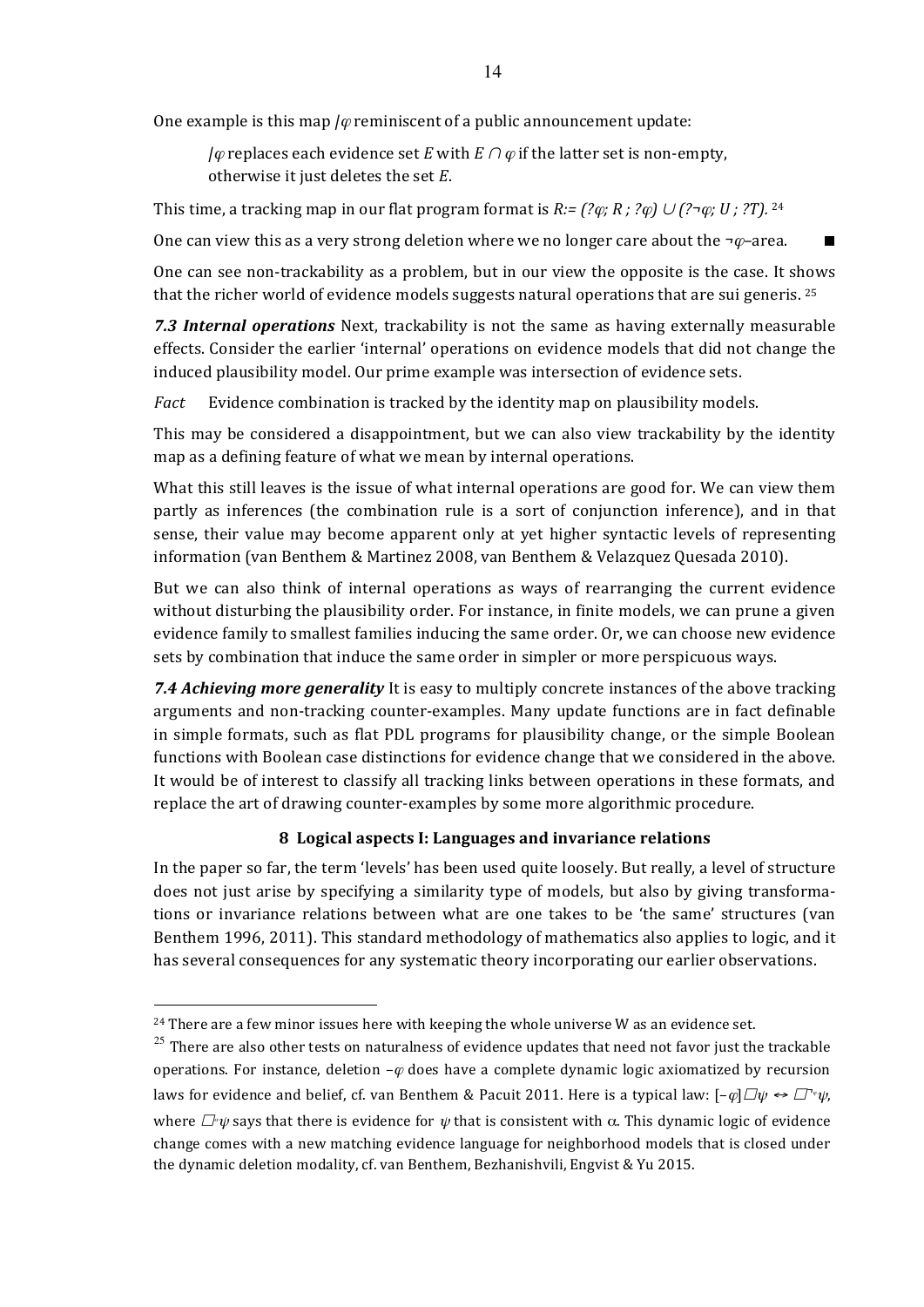**8.1 Invariance relations** Consider invariances for evidence models. Van Benthem & Pacuit 2011 consider a standard brand of *neighborhood bisimulations*, close to topo-bisimulations (van Benthem & Bezhanishvili 2007). But they also point out that richer languages of evidence models need more discriminating structural bisimulations. One recent example of the latter are the two-way bisimulations of van Benthem, Bezhanishvili & Yu 2015, which have a strengthened symmetric clause where the cross-model relation has to be total between the two neighborhoods compared in the back-and-forth step.

The same variety in defining notions of bisimulation can be found with plausibility models (see van Benthem 2011, Andersen et al. 2013 for some examples), depending on how much structure one wants to preserve at this level of doxastic representation. 26

**8.2 Languages** Next, it is well-known that there is another side to this same coin. Invariance relations suggest introducing *languages* that can define the properties appropriate to given invariance level. The model theory of modal logic or first-order logic provides key instances of this harmony (cf. van Benthem 2001, van Benthem & Bonnay 2008 for general discussion).

Thus, there is also an issue of which languages we have in mind when discussing evidence models or plausibility models. In the latter realm, candidates considered included modalities for absolute and conditional belief, but also for safe belief, and so on. On evidence models, we had the basic evidence modality  $\Box\varphi$ , but also others suggested by the dynamics. One recent stronger candidate is the 'instantial modality'

 $\iint (\varphi_1, \ldots, \varphi_n; \psi)$ : there exists an evidence set all of whose points satisfy  $\psi$ , while that set also contains  $\varphi$ *i*–points for each *i* with 1≤*i≤n*.

8.3 Invariance, dynamics, and definability The choice of an invariance relation also has consequences for the dynamic update actions that are appropriate to models at a given structure level. This issue has been studied extensively in the literature on process algebra (Bergstra, Ponse & Smolka, eds., 2001), dynamic-epistemic logic (van Benthem 2011), or logics of games (van Benthem 2014). Generally speaking, model transformations need to respect a given structural invariance as follows: invariant input models lead to invariant output models.

Given the tight connection between invariances and languages, there is also a syntactic aspect here of definability for update operations in suitable logical languages.  $27$  Specialized to our tracking setting, here are a few simple remarks on what we did in Section 7. All our examples there involved simply *first-order definable* operations giving the new plausibility order, or the new evidence family, where in the latter case, we can use a two-sorted first-order language over points and evidence sets. Moreover, since the induced plausibility ordering has a firstorder definition, there is an obvious translation from plausibility to evidence levels here.  $^{28}$ 

<sup>&</sup>lt;sup>26</sup> *Caveat*. One might think that by choosing the right invariance, one can also cross between levels, thereby undermining the whole intuitive picture of different levels that we started with. For instance, one could take 'inducing the same plausibility order' as a strong notion of behavioral equivalence between evidence models. See the formal representation results in van Benthem, Grossi & Liu 2014 for some concrete examples, in the spirit of Andréka, Ryan & Schobbens 2002. While such a rough simulation may indeed blur our level distinctions, we believe that our earlier intuitions will stand up.  $27$  This syntactic definability theme has been studied at length for Process Algebra in Hollenberg 1998. <sup>28</sup> It is easy to give such translations for our earlier concrete update functions discussed in Section 7. In particular, in this setting, we can give a syntactic counterpart for our semantic argument that each type of plausibility update map tracks at least one, suitably defined, type of evidence update map.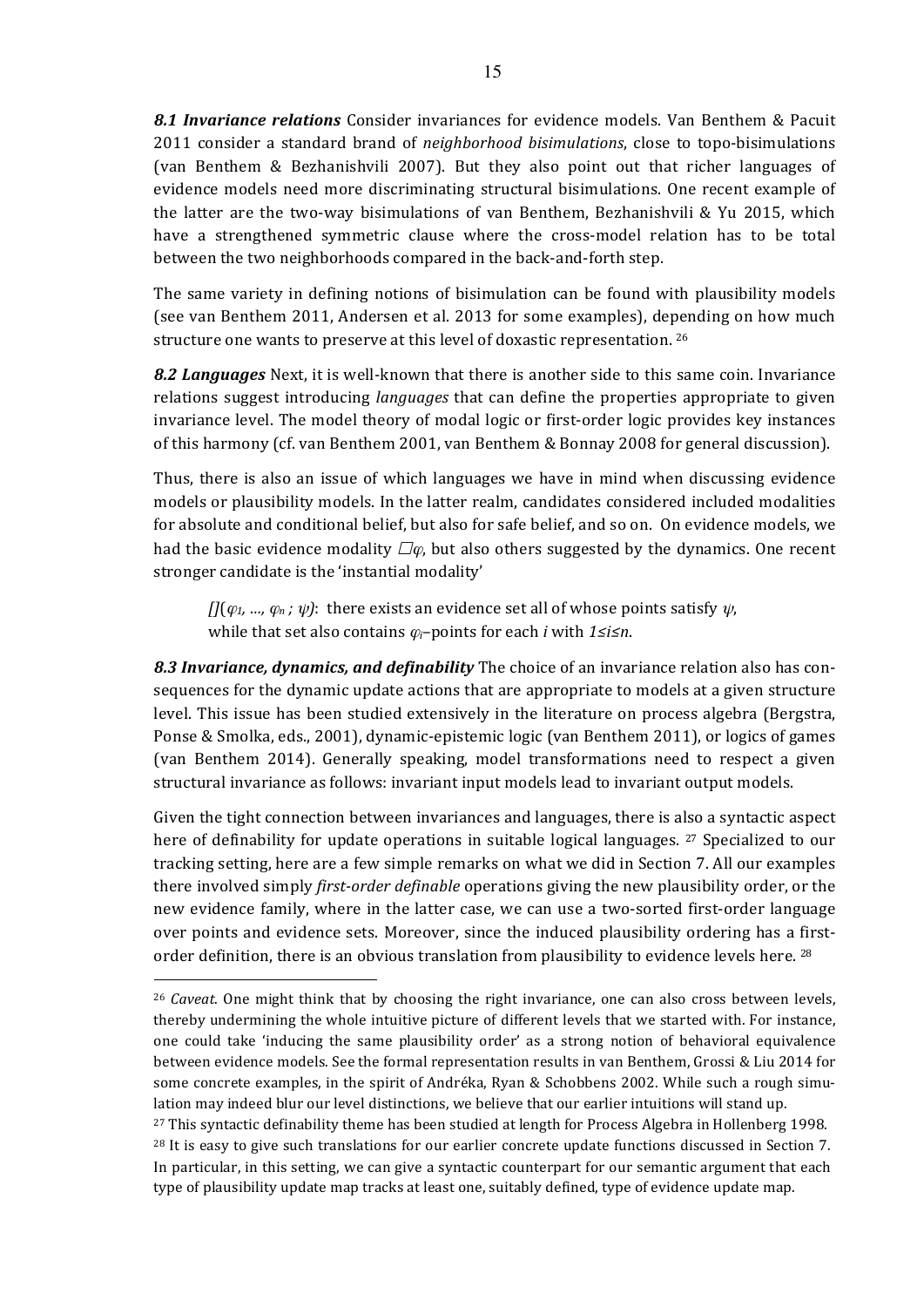This raises new general issues. In particular, our earlier necessary and sufficient semantic criterion for trackability can now be stated as a form of *implicit definability* reminiscent of Beth's Definability Theorem, where the induced order of the updated evidence family only depends on the induced order of the original evidence family. Finding a tracking map then corresponds to giving a syntactic definition making this dependence explicit. <sup>29</sup>

Of course, many update operations live in small fragments of a full first-order language: such as the modal languages mentioned earlier, or the small program formats or Boolean formats used in Section 7. These smaller languages raise trackability questions of their own.

# *Remark* **Category theory**

Our discussion in this and the following section is extremely sketchy and programmatic. A full logical treatment of the landscape of information levels should probably involve a categorytheoretic framework, perhaps of a sort already used for dynamic-epistemic logics (Baltag & Moss 2002), for which we refer to the follow-up study Baltag, van Benthem & Cina 2016.

## **9 Logical aspects II: Looking across levels**

We conclude our logical discussion by highlighting two aspects of logics and languages that occur when we compare different levels of the sort we had so far.

**9.1 Tracking and translation** Tracking diagrams naturally complement earlier translations between static languages for models at different levels. For instance, what the earlier commuting diagrams said is that the given translation  $t$  from the language of plausibility models to that of evidence models can be extended with clauses such as the following:

 $[$ # $\varphi$ *\* $\psi$  matches  $[+t(\varphi)]t(\psi)$ 

The earlier issue of updates respecting notions of bisimulation then returns in the proof of the invariance of dynamic formulas for bisimulation. The upshot of such an analysis is this:

*Fact* The earlier translation results for static language of knowledge, belief and evidence extend to the dynamic languages for pairs of operators that track each other.

**9.2 Dynamic logic of translation, representation, and change** We can also go further than the preceding links. The perspective on information in this paper has two dimensions of dynamics. In a 'horizontal' direction, there are update actions along models of the same level.

However, there is also a natural 'vertical' dynamics in the story of information levels in this paper, namely, of moving back and forth between different levels of representing information. Perhaps a bit outrageously, this suggests a two-level dynamic logic combining update with level change.  $30$  Its language has the earlier syntax of dynamic logics of attitudes and updates at two levels (that is, we now have two languages in principle, one for each level), but we add explicit *notation for level-connecting operations*, both up and down.

The laws of the logic for the new level-crossing modalities will reflect the recursive clauses of the above translations, just as the recursion laws of definable operations tend to do.

 $\overline{a}$  $^{29}$  Baltag, van Benthem & Cina 2016 will contain more details on these model-theoretic matters, including a link from invariance and dependence to interpolation theorems for two-sorted languages. Here, we need to work with Henkin-style generalized models for evidence, something we forego here. <sup>30</sup> For a static perspective on level shifts in representing time, see the dissertation Montanari 1996.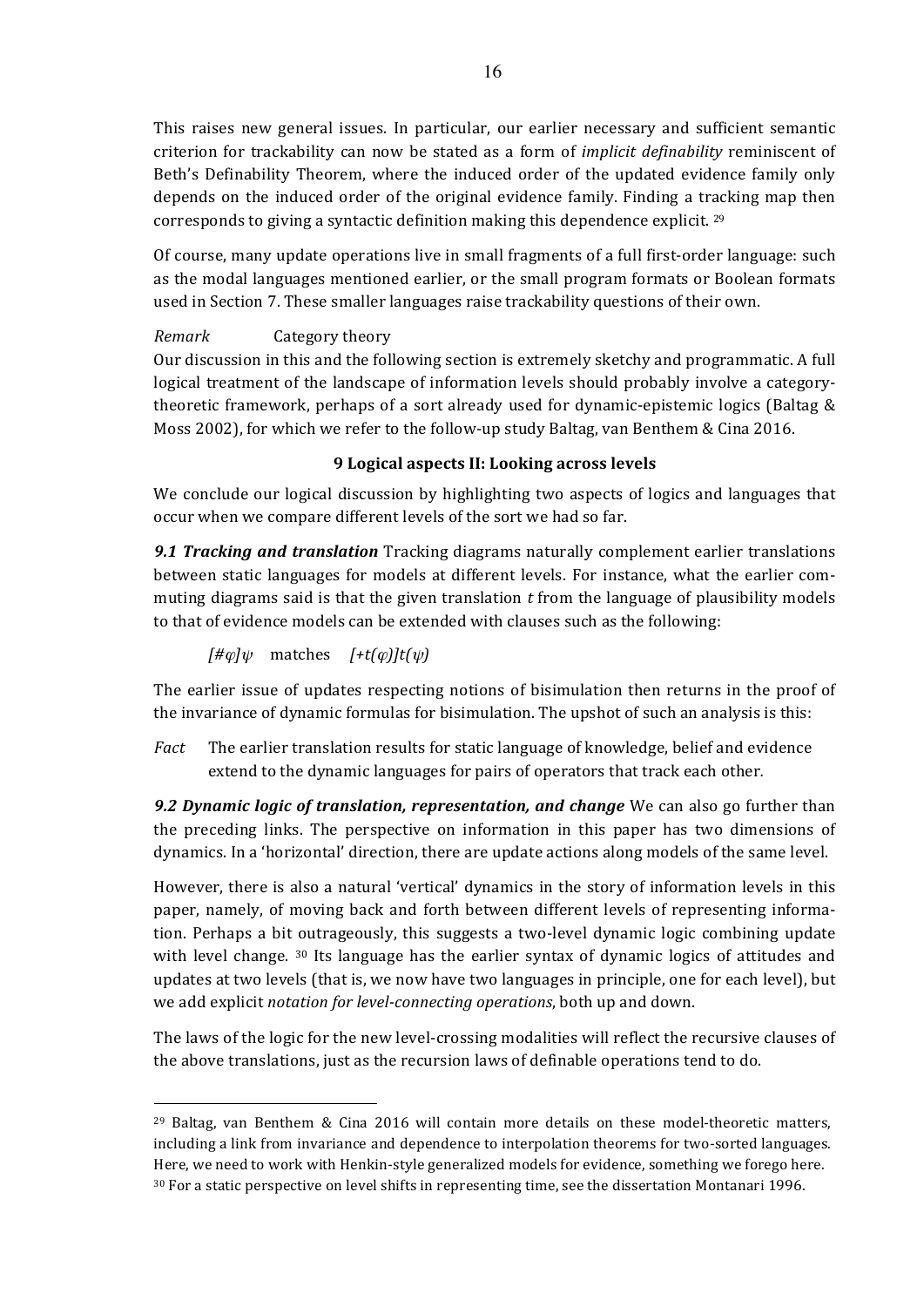Special principles in this rich modal language will then express special level connections of the sort we have discussed before. In particular, consider our general tracking diagram



The following commutation axiom will reflect this as a matter of modal frame correspondence in a suitably abstract universe of models: 31

 $<$ *ord>* $<$ *F>* $\phi$   $\leftrightarrow$  *<G><ord>* $\phi$ 

 $\overline{a}$ 

The result of these preliminary considerations is a polymodal logic that can be seen as formalizing some elementary meta-theory of what we have discussed so far - just as dynamicepistemic logics formalize basic properties of model-changing operations.

*Coda* As one perhaps surprising example of this way of thinking, here is an issue of *complexity* of the meta-theory of levels and tracking. The preceding commutative diagrams with tracking are evidently what logicians like, and in a more general setting, what category theorists love.  $32$  On the other hand, we also know from modal logic (Blackburn, de Rijke & Venema 2000) that complete logics of frames with commuting relations tend to be of high complexity (at least undecidable), as their grid structure can encode complex geometrical tiling problems.

# **10 Further information levels**

A question that always come up when the preceding ideas are presented to audiences is the nature of the total representation system for information. There are several major directions to go from the above levels of epistemics, plausibility, or flat and ordered evidence.

**Ordered evidence** A good test on the issues raised so far is how evidence models fare with an obvious next level of structure with a binary ordering that can be stand for entrenchment, trust, or probabilistic weight. There is some concrete logical theory of such models: cf. Girard 2009 and Liu 2011, based on the 'priority graphs' of Andréka, Ryan & Schobbens 2002. One can define new modalities of knowledge and belief based on ordered evidence, depending on how we view the order intuitively. This then leads to an extended theory of representation results and translation between the enriched logics, as well as a richer dynamics on priority graphs, including tracking and non-tracking results extending our earlier analysis.

*Probability* One view is that our preceding levels represent relative plausibility as a form of qualitative probability, comparable to what was pursued by De Finetti and other pioneers. Finding precise connections here would involve a fresh look at logics for probability (Holliday & Icard 2013), while doing justice to the very different intuitions underlying plausibility models and probability models where many low scorers can team up to form a high-score area (van Benthem 2013). Also relevant in this setting is Kelly & Lin 2012 on the impossibility of tracking quantitative Bayesian update in qualitative plausibility terms.

 $31$  We do not spell out the abstract model setting that would give the correspondence its proper bite – and also, we also ignore some small provisos on partiality of update functions.

 $32$  Tracking diagrams are not exactly categorial commuting diagrams, but we ignore this finesse.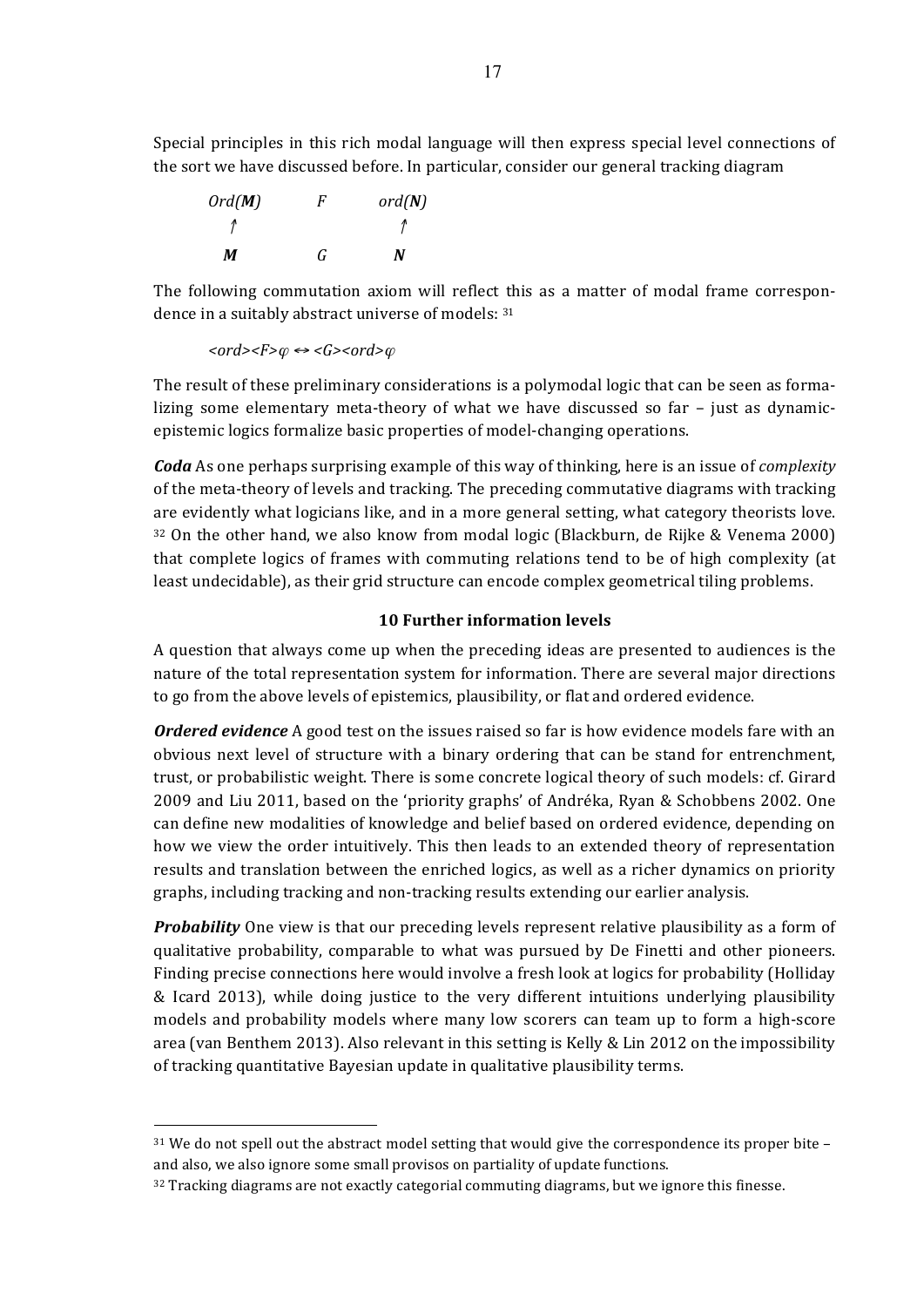*Syntax and proof* One can also strike out in a different direction, closer to Mike Dunn's work, and think of evidence sets as *reasons* put forward to ground beliefs, or even knowledge, as in reason-based epistemology. Then the earlier 'internal operations' become crucial, and their corresponding more fine-grained notions of information. In this case, the appropriate setting would seem to be real syntactic proof structure, where detailed formulation can be crucial to information flow consuming coded resources – as in science, where one well-chosen syntactic notation may be much more informative than a semantically equivalent one (van Benthem  $\&$ Martinez 2008). While there are some dynamic-epistemic logics at this level, the connection between syntactic and semantic approaches to information remains far from clear.

*Interpolating levels* Once we have the general picture, new questions of their own will arise. E.g., our semantic models and pure syntax seem very far apart. But then, the question is what natural intermediate levels of information structure exist in between the two. One such level is that of algebraic logic, where structures range from rather syntactic ones like free algebras to algebras directly associated with set-theoretic models. In particular, we believe that the representation theory of modal algebras in terms of possible-worlds models (Blackburn, de Rijke & Venema 2000, Andréka, van Benthem, Bezhanishvili & Németi 2014) may have a natural connection with the above uses of plausibility models and evidence models.

*Caveat* Finally, it goes without saying that we are not claiming that there is a linear hierarchy of information levels. There can well be a more graph-like family with many forks.

### **11 Further issues and directions**

**Expansion and compression** Many further actions make sense in our perspective of levels and zooming in on richer levels, or zooming out to coarser ones. At the evidence level (or that of reasons and proofs), these include giving reasons to others, say, when answering doubts.

But perhaps the major issue in the grand picture is the interplay of storing a lot of information about the past versus *compressing information*. The latter may be thought of as a necessity due to memory limitations, or intelligent resource constraints in solving tasks. It can also be viewed as *forgetting*, perhaps a human defect, but also a basic feature of civilization.

*Cognitive agency* The issue of forgetting leads to the issue of cognitive realism for our picture. We can think of all our information levels as mathematical structures with eternal connections, waiting to be used by human agents, but equally perfect if no one ever comes to visit in the course of history. But it is equally tempting to think of it as a world where human cognition takes place, and in that case, many of the above topics might be considered from the viewpoint of agents solving informational tasks. This involves at least two further features:

- (a) the computational nature of the agent (that might be modeled in an automata hierarchy),
- (b) the nature of the specific issues or tasks that trigger level change.

 $\overline{a}$ 

We may be making local excursions in our landscape of information levels to answer specific questions, rather than engaging in dramatic voyages.  $33$ 

**The temporal long-term** The dynamics in this paper consisted of local steps, whether horizontal as update at one level of information, or as a vertical step toward a richer or poo-

 $33$  The point about issues was made by Fenrong Liu, p.c. A concrete technical illustration is the use of *filtration* in modal logic where models get coarsened using just a small finite set of 'relevant formulas'.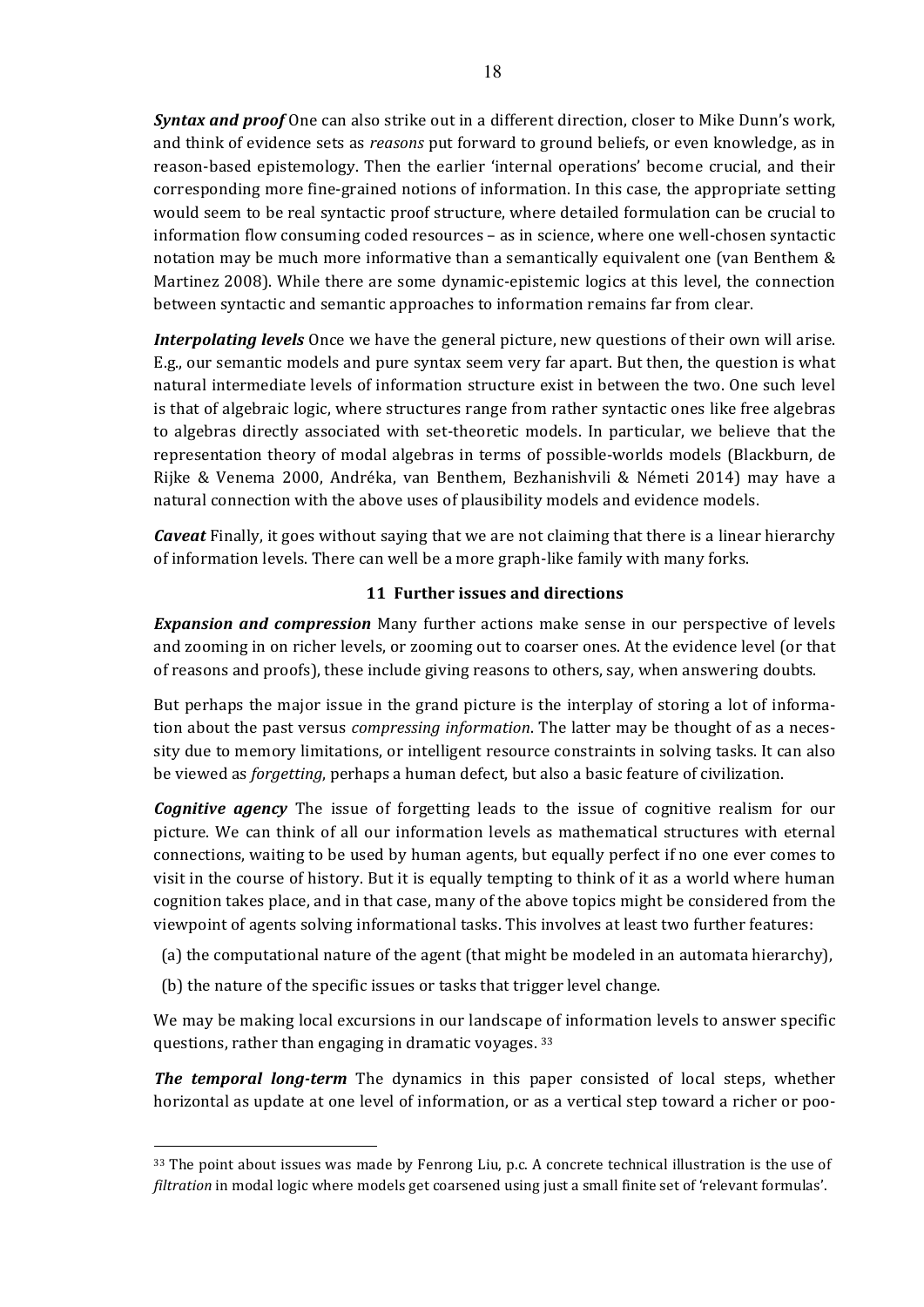rer level. But informational inquiry also involves global patterns over time, witness the protocols that regulate learning (Hoshi 2009, van Benthem 2011, Kelly 1996, Gierasimczuk 2010). Our style of analysis is not in conflict with this long view: but we just did not develop it here.

*Mathematical frameworks* What would be a best framework for placing the considerations and observations of this paper? One option are Chu spaces for abstract information, whose category-theoretic treatment can be found in Barwise & Seligman 1995. However, as said earlier, we feel it is probably better to step back and explore a category-theoretic framework for all of this, for which a first attempt may be found in Baltag, van Benthem & Cina 2016.

## 12 Conclusion

We have argued that information is a multi-faceted notion best studied at a variety of levels, each supporting their own intuitions of invariance and languages bringing out structure.

In doing so, we found many new notions and distinctions, such as the contrast between internal operations that merely rearrange or elucidate and update operations that are visible. and trackable at other levels. We have also emphasized the further dimension of a 'dynamics of zoom', with both information expansion and information reduction.

In all this, we have shown how logical notions and methods apply, making our approach a conscious extension of the logical approach to information that Mike Dunn has advocated for so long.  $34$  But we are also acutely aware that our current presentation is not the end stage, since we need more general mathematical perspectives to do justice to our landscape.

#### **13 References**

- P. Adriaans & J. van Benthem, eds., 2008, *Handbook of the Philosophy of Information*, Elsevier Science, Amsterdam.
- M. Andersen, Th. Bolander, H. van Ditmarsch, M. Jensen, 2013, 'Bisimulation for Single-Agent Plausibility Models', in Proceedings Advances in Artificial Intelligence: 26<sup>th</sup> Australasian Joint Conference, Springer Lecture Notes in Computer Science 827, 277-288.
- H. Andréka, J. van Benthem, N. Bezhanishvili & I. Németi, 2014, 'Changing a Semantics: Opportunism or Courage?, in M. Manzano et al., eds., The Life and Work of Leon Henkin, Birkhaüser Verlag, Heidelberg, 307-337.
- H. Andréka, M. Ryan, & P-Y Schobbens, 2002, 'Operators and Laws for Combining Preference Relations', *Journal of Logic and Computation* 12, 13-53.
- A. Baltag, J. van Benthem & G. Cina, 2016, 'Category-theoretic Perspectives on Information Structure, Invariance, Logic, and Translation', ILLC, University of Amsterdam.
- A. Baltag, N. Gierasimczuk & S. Smets, 2011, 'Belief Revision as a Truth Tracking Process', in K. Apt, ed., *Proceedings of TARK 2011 Groningen*, 187-191.
- A. Baltag & L. Moss, 2004, 'Logics for Epistemic Programs', *Synthese: Knowledge, Rationality, and Action* 2, 165–224.
- A. Baltag & S. Smets, 2006, 'Dynamic Belief Revision over Multi-Agent Plausibility Models', in G. Bonanno, W. van der Hoek, M. Wooldridge, eds., Proceedings LOFT'06, Department of Computing, University of Liverpool, 11-24.

<sup>&</sup>lt;sup>34</sup> Indeed, Wes Holliday, p.c., has pointed out how Mike Dunn's early logical work on information content and relevant logic may provide one more very natural richer level in our hierarchy, connecting models for epistemic-doxastic dynamics with those from the situation-semantic tradition.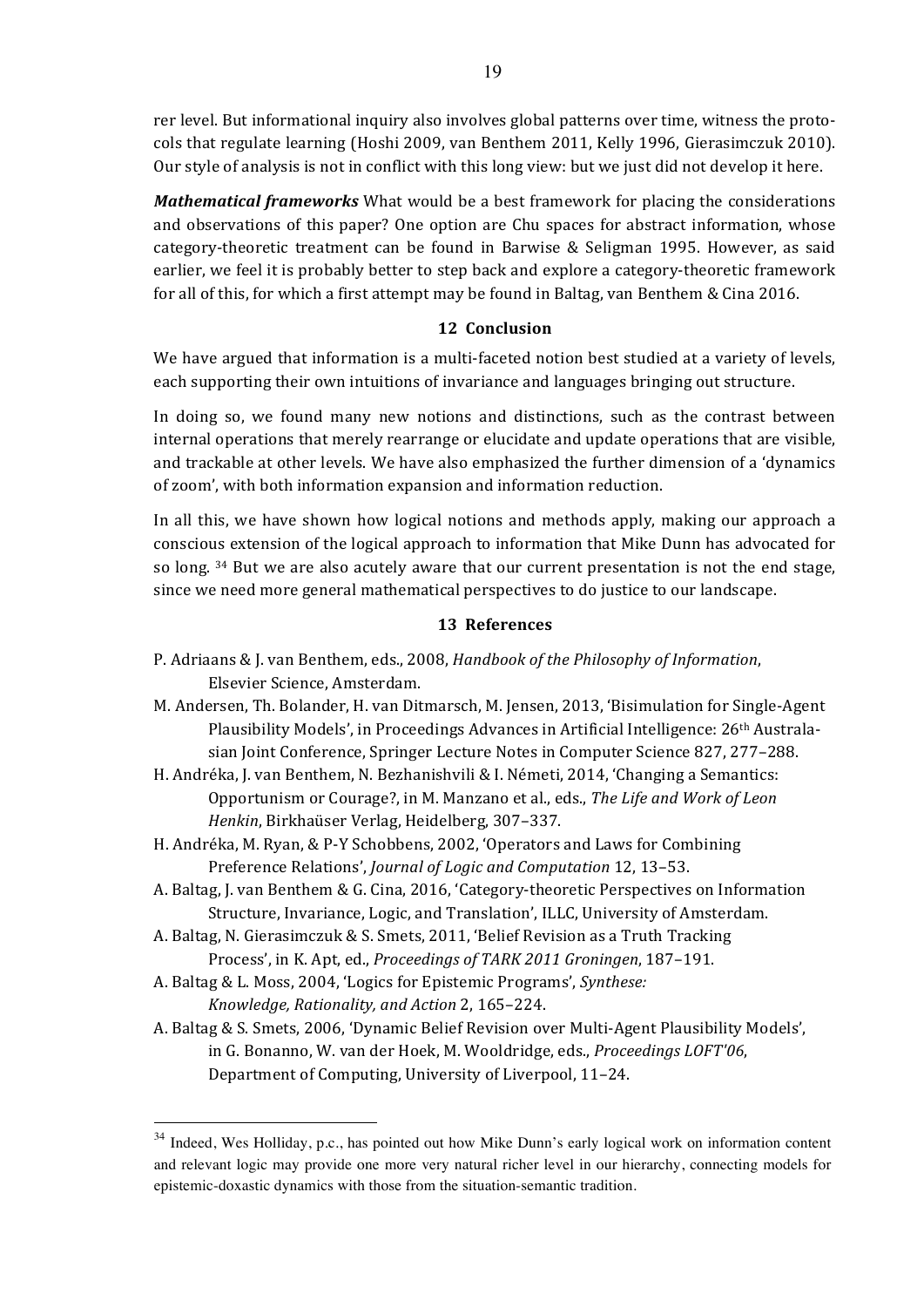- J. Barwise & J. Seligman, 1995, *Information Flow, Logic and Distributed Systems*, Cambridge University Press, Cambridge UK.
- J. van Benthem, 1996, *Exploring Logical Dynamics*, CSLI Publications, Stanford.
- J. van Benthem, 2000, 'Information Transfer Across Chu Spaces', *Logic Journal of the IGPL* 8:6, 719–731.
- J. van Benthem, 2002, 'Invariance and Definability: Two faces of logical constants', in W. Sieg, R. Sommer & C. Talcott, eds., *Reflections on the Foundations of Mathematics. Essays in Honor of Sol Feferman, ASL Lecture Notes in Logic 15, 426-446.*
- J. van Benthem, 2011, *Logical Dynamics of Information and Interaction*, Cambridge University Press, Cambridge UK.
- J. van Benthem, 2013, 'A Problem Concerning Qualitative Probabilistic Update', Research Report, ILLC, University of Amsterdam.
- J. van Benthem, 2014, *Logic in Games*, The MIT Press, Cambridge MA.
- J. van Benthem, 2015, 'Talking About Knowledge', in C. Baskent, L. Moss & E. Pacuit, eds., *Rohit Parikh Volume*, Outstanding Contributions to Logic, Springer Science, Dordrecht.
- J. van Benthem & G. Bezhanishvili, 2007, 'Modal Logics of Space', in M. Aiello, I. Pratt-Hartmann & J. van Benthem, eds., *Handbook of Spatial Logics*, Springer, Dordrecht, 217–298.
- J. van Benthem, N. Bezhanishvili, S. Engvist & J. Yu, 2015, 'Instantial Neighborhood Logic', working paper, ILLC, University of Amsterdam & Joint Research Center in Logic, Tsinghua University.
- J. van Benthem & D. Bonnay, 2008, 'Modal Logic and Invariance', *Journal of Applied Non-Classical Logics*, 18:2–3, 153–173.
- J. van Benthem, D. Fernandez & E. Pacuit, 2012, 'Evidence Logic: A New Look at Neighborhood Structures', in Th. Bolander et al., eds., *Advances in Modal Logic, Copenhagen* 2012, College Publications, London, 97-118.
- J. van Benthem, D. Grossi & F. Liu, 2014, 'Priority Structures in Deontic Logic', *Theoria* 80:2, 116–152.
- J. van Benthem & M. Martinez, 2008, 'The Stories of Logic and Information', in P. Adriaans & J. van Benthem, eds., 217-280.
- J. van Benthem & E. Pacuit, 2011, 'Dynamic Logic of Evidence-Based Beliefs', *Studia Logica* 99:1, 61–92,
- J. van Benthem & S. Smets, 2015, 'Dynamic Logics of Belief Change', in H. van Ditmarsch, J. Halpern, W. van der Hoek & B. Kooi, eds., *Handbook of Logics for Knowledge and Belief*, College Publications, London.
- J. van Benthem & F. Velazquez Quesada, 2010, 'The Dynamics of Awareness', Synthese 177:1, 5–27.
- J. Bergstra, A. Ponse & S. Smolka, eds., 2001, *Handbook of Process Algebra*, Elsevier Science, Amsterdam.
- P. Blackburn, M. de Rijke & Y. Venema, 2000, *Modal Logic*, Cambridge University Press, Cambridge UK.
- H. van Ditmarsch, W. van der Hoek & B. Kooi, 2007, *Dynamic Epistemic Logic*, Cambridge University Press, Cambridge UK.
- N. Gierasimczuk, 2010, *Knowing One's Limits: Logical Analysis of Inductive Inference*, Dissertation, ILLC, University of Amsterdam.
- P. Girard, 2008, *Modal Logic for Belief and Preference Change*, Dissertation, Department of Philosophy, Stanford University, Thesis 2008-04, ILLC, University of Amsterdam.